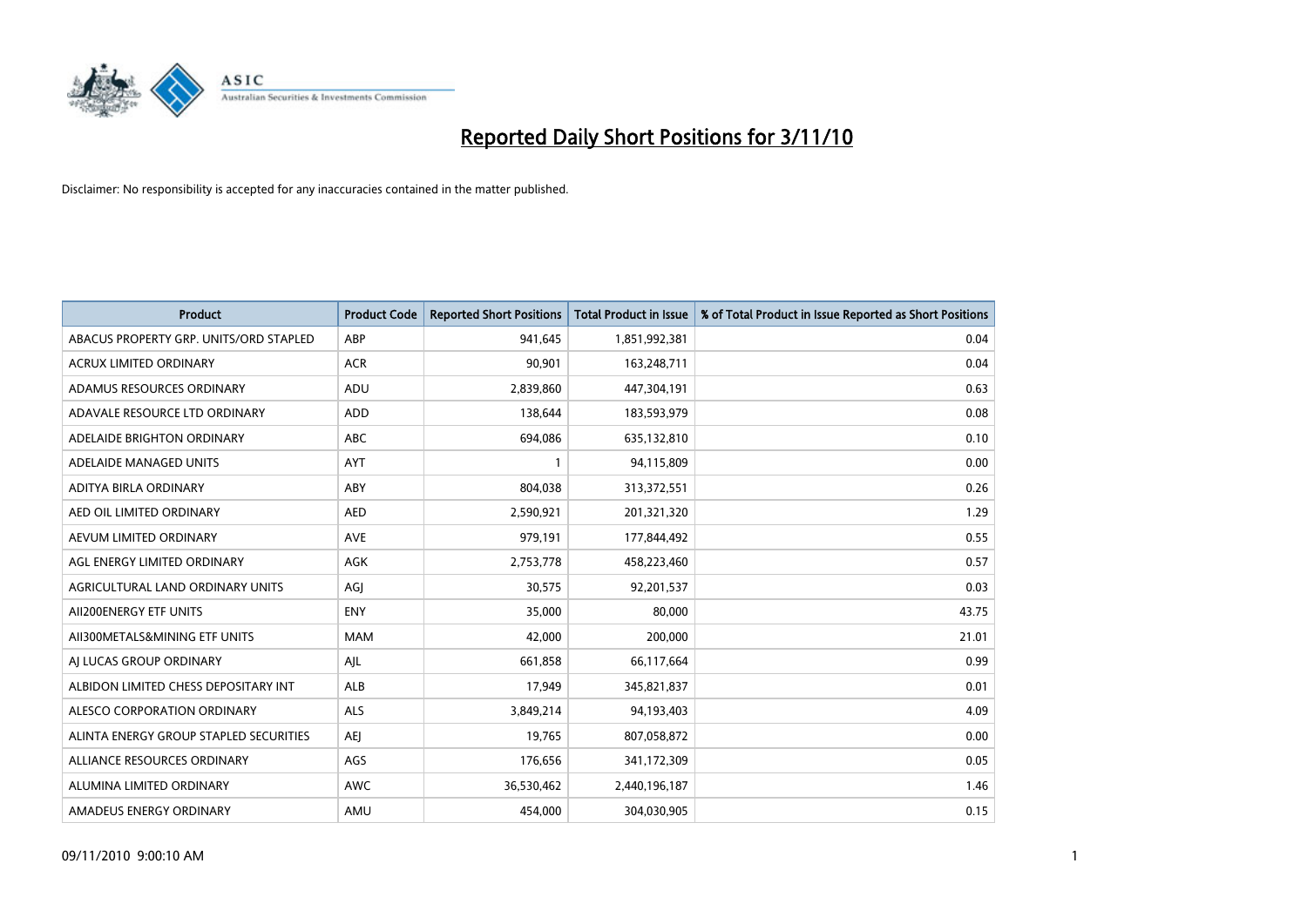

| <b>Product</b>                          | <b>Product Code</b> | <b>Reported Short Positions</b> | <b>Total Product in Issue</b> | % of Total Product in Issue Reported as Short Positions |
|-----------------------------------------|---------------------|---------------------------------|-------------------------------|---------------------------------------------------------|
| AMALGAMATED HOLDINGS ORDINARY           | AHD                 | 4                               | 157,282,199                   | 0.00                                                    |
| AMCOM TELECOMM. ORDINARY                | <b>AMM</b>          | 4,077,790                       | 716,812,103                   | 0.57                                                    |
| AMCOR LIMITED ORDINARY                  | <b>AMC</b>          | 3,336,170                       | 1,224,359,762                 | 0.26                                                    |
| AMP LIMITED ORDINARY                    | AMP                 | 24,462,806                      | 2,094,424,200                 | 1.14                                                    |
| AMPELLA MINING ORDINARY                 | <b>AMX</b>          | 28,097                          | 200,225,108                   | 0.01                                                    |
| ANDEAN RESOURCES LTD ORDINARY           | <b>AND</b>          | 871,744                         | 548,450,367                   | 0.15                                                    |
| ANSELL LIMITED ORDINARY                 | <b>ANN</b>          | 979,465                         | 132,894,402                   | 0.74                                                    |
| ANTARES ENERGY LTD ORDINARY             | <b>AZZ</b>          | 168,654                         | 299,333,110                   | 0.06                                                    |
| ANZ BANKING GRP LTD ORDINARY            | ANZ                 | 7,893,748                       | 2,559,768,592                 | 0.31                                                    |
| APA GROUP STAPLED SECURITIES            | <b>APA</b>          | 4,327,521                       | 551,689,118                   | 0.80                                                    |
| APEX MINERALS NL ORDINARY               | <b>AXM</b>          | 885,146                         | 3,567,819,909                 | 0.02                                                    |
| APN EUROPEAN RETAIL UNITS STAPLED SEC.  | <b>AEZ</b>          | 11,832                          | 544,910,660                   | 0.00                                                    |
| APN NEWS & MEDIA ORDINARY               | <b>APN</b>          | 14,245,925                      | 606,084,019                   | 2.35                                                    |
| APOLLO GAS LIMITED ORDINARY             | <b>AZO</b>          | 71,180                          | 90,400,136                    | 0.08                                                    |
| AQUARIUS PLATINUM. ORDINARY             | <b>AOP</b>          | 9,199,157                       | 463,231,008                   | 1.99                                                    |
| AQUILA RESOURCES ORDINARY               | <b>AQA</b>          | 1,293,526                       | 322,862,186                   | 0.37                                                    |
| ARAFURA PEARLS HOLD. ORDINARY           | APB                 | 379,720                         | 588,269,950                   | 0.06                                                    |
| ARAFURA RESOURCE LTD ORDINARY           | <b>ARU</b>          | 2,302,690                       | 291,300,342                   | 0.78                                                    |
| ARDENT LEISURE GROUP STAPLED SECURITIES | AAD                 | 1,290,577                       | 312,836,274                   | 0.41                                                    |
| ARISTOCRAT LEISURE ORDINARY             | ALL                 | 30,219,154                      | 533,983,910                   | 5.66                                                    |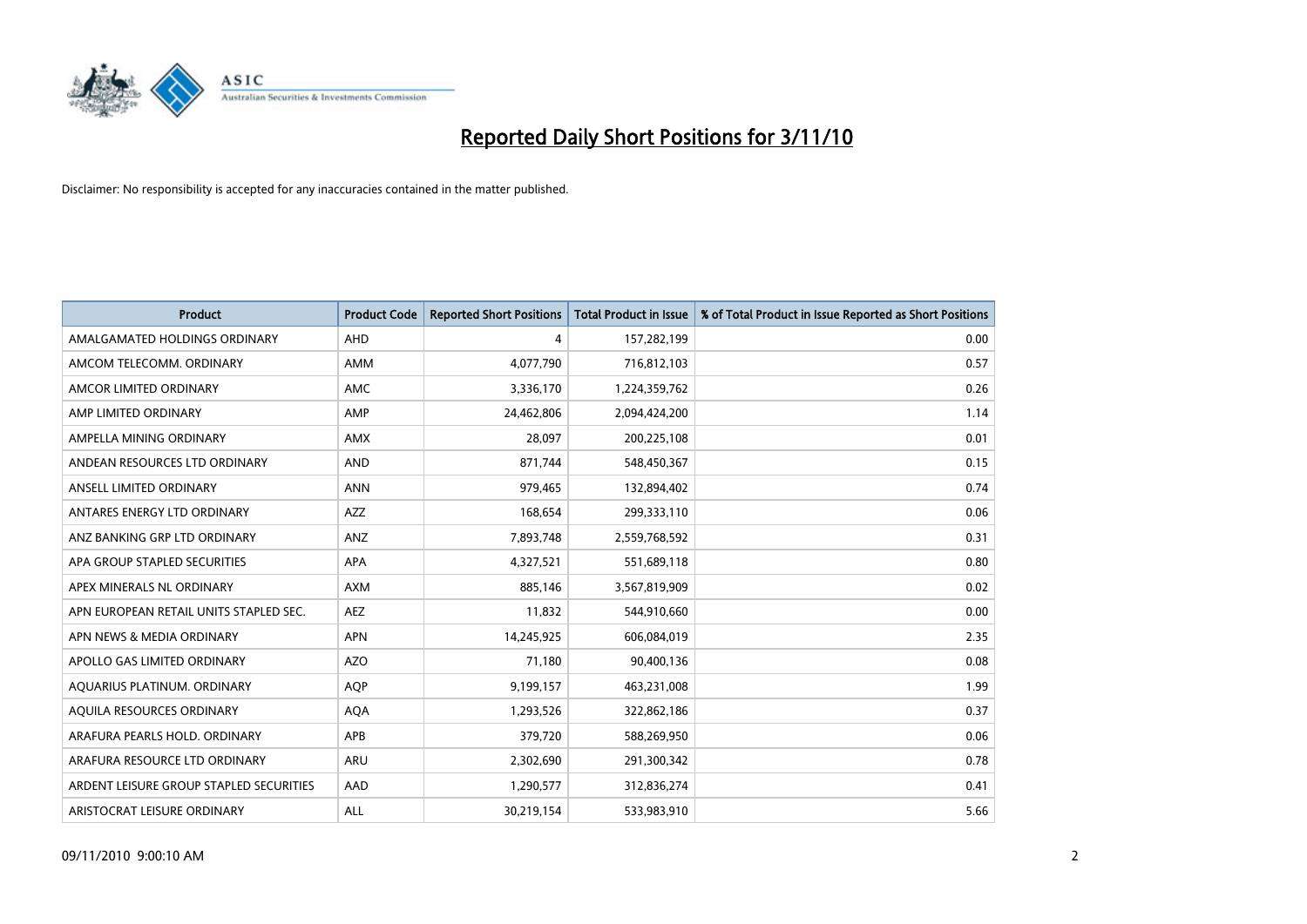

| <b>Product</b>                          | <b>Product Code</b> | <b>Reported Short Positions</b> | <b>Total Product in Issue</b> | % of Total Product in Issue Reported as Short Positions |
|-----------------------------------------|---------------------|---------------------------------|-------------------------------|---------------------------------------------------------|
| ASCENT PHARMAHEALTH ORDINARY            | <b>APH</b>          | 338,950                         | 249,439,547                   | 0.14                                                    |
| ASCIANO LIMITED STAPLED SECURITIES      | <b>AIO</b>          | 15,218,069                      | 2,926,103,883                 | 0.53                                                    |
| ASG GROUP LIMITED ORDINARY              | <b>ASZ</b>          | 27,224                          | 154,567,466                   | 0.01                                                    |
| ASPEN GROUP ORD/UNITS STAPLED           | <b>APZ</b>          | 1,086,775                       | 583,934,711                   | 0.18                                                    |
| ASPIRE MINING LTD ORDINARY              | <b>AKM</b>          | 10,000                          | 275,600,548                   | 0.00                                                    |
| ASTRO JAP PROP GROUP STAPLED SECURITIES | AJA                 | 112,721                         | 508,212,161                   | 0.03                                                    |
| ASX LIMITED ORDINARY                    | <b>ASX</b>          | 2,759,621                       | 175,136,729                   | 1.57                                                    |
| ATLANTIC LIMITED ORDINARY               | ATI                 | 41,800                          | 107,522,356                   | 0.04                                                    |
| ATLAS IRON LIMITED ORDINARY             | <b>AGO</b>          | 7,926,669                       | 540,082,119                   | 1.45                                                    |
| AUCKLAND INTERNATION ORDINARY           | <b>AIA</b>          | 54                              | 1,317,998,787                 | 0.00                                                    |
| AURORA OIL & GAS ORDINARY               | <b>AUT</b>          | 116,456                         | 318,365,342                   | 0.03                                                    |
| <b>AUSDRILL LIMITED ORDINARY</b>        | <b>ASL</b>          | 167,058                         | 261,820,159                   | 0.05                                                    |
| AUSENCO LIMITED ORDINARY                | AAX                 | 4,650,120                       | 122,427,576                   | 3.80                                                    |
| <b>AUST VINTAGE LTD ORDINARY</b>        | AVG                 | 17,517                          | 128,282,317                   | 0.01                                                    |
| <b>AUSTAL LIMITED ORDINARY</b>          | ASB                 | 239,038                         | 188,069,638                   | 0.12                                                    |
| AUSTAR UNITED ORDINARY                  | <b>AUN</b>          | 17,897,342                      | 1,271,329,063                 | 1.41                                                    |
| AUSTBROKERS HOLDINGS ORDINARY           | <b>AUB</b>          | $\overline{2}$                  | 54,339,433                    | 0.00                                                    |
| AUSTEREO GROUP LTD. ORDINARY            | <b>AEO</b>          | 29,692                          | 344,783,708                   | 0.01                                                    |
| AUSTIN ENGINEERING ORDINARY             | <b>ANG</b>          | 16,999                          | 71,314,403                    | 0.02                                                    |
| <b>AUSTRALAND ASSETS ASSETS</b>         | AAZPB               | 1,168                           | 2,750,000                     | 0.04                                                    |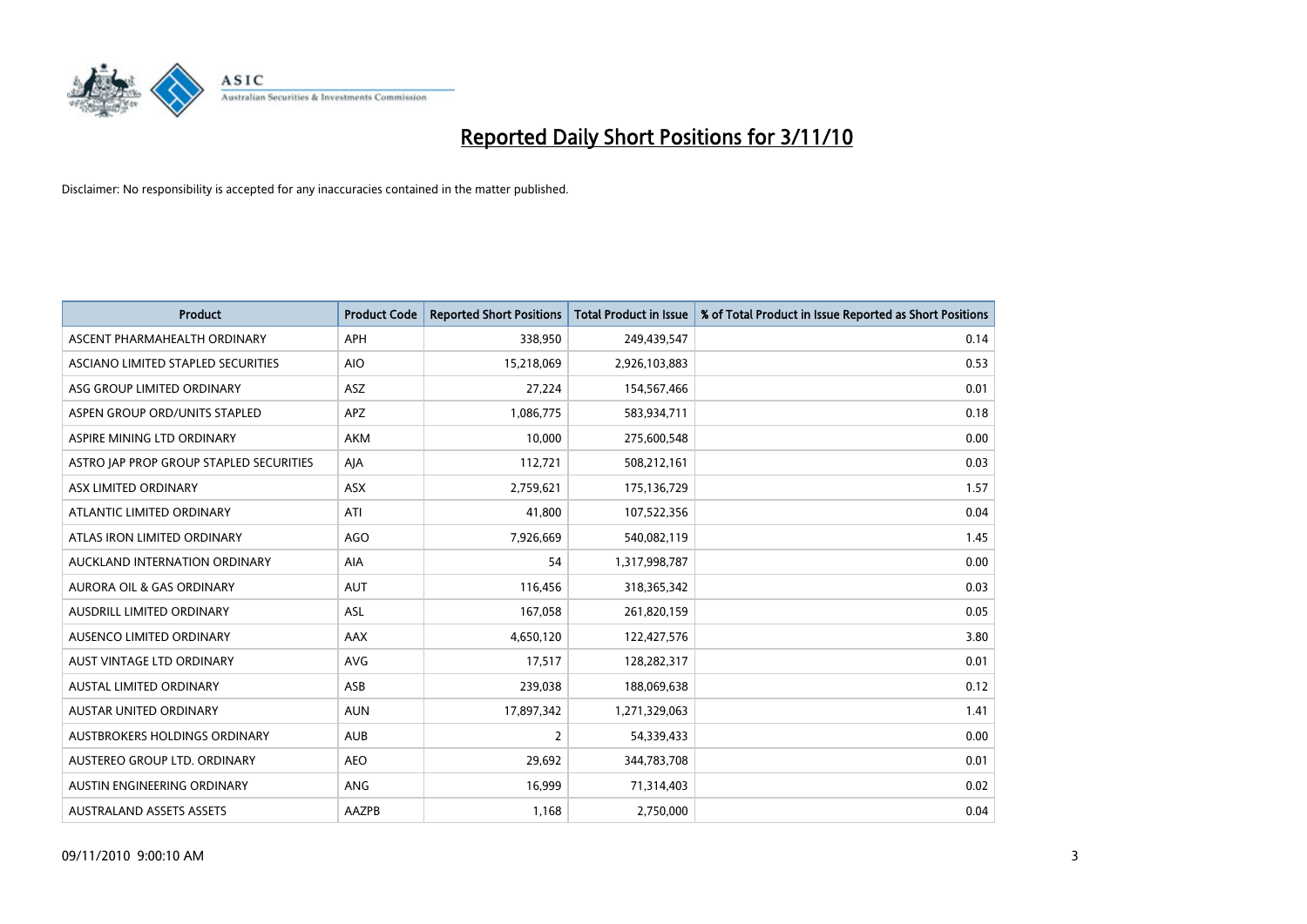

| <b>Product</b>                       | <b>Product Code</b> | <b>Reported Short Positions</b> | Total Product in Issue | % of Total Product in Issue Reported as Short Positions |
|--------------------------------------|---------------------|---------------------------------|------------------------|---------------------------------------------------------|
| AUSTRALAND PROPERTY STAPLED SECURITY | <b>ALZ</b>          | 138,986                         | 576,837,197            | 0.02                                                    |
| AUSTRALIAN AGRICULT, ORDINARY        | <b>AAC</b>          | 4,684,079                       | 264,264,459            | 1.75                                                    |
| <b>AUSTRALIAN EDUCATION UNITS</b>    | <b>AEU</b>          | 625,000                         | 134,973,383            | 0.46                                                    |
| AUSTRALIAN INFRASTR. UNITS/ORDINARY  | <b>AIX</b>          | 286,880                         | 620,733,944            | 0.04                                                    |
| AUSTRALIAN MINES LTD ORDINARY        | <b>AUZ</b>          | 1,400,000                       | 6,981,662,168          | 0.02                                                    |
| AUSTRALIAN PHARM, ORDINARY           | API                 | 829,567                         | 488,115,883            | 0.16                                                    |
| AUTOMOTIVE HOLDINGS ORDINARY         | <b>AHE</b>          | 418                             | 225,731,300            | 0.00                                                    |
| AVEXA LIMITED ORDINARY               | <b>AVX</b>          | 243,657                         | 847,688,779            | 0.03                                                    |
| AVOCA RESOURCES ORDINARY             | <b>AVO</b>          | 2,614,121                       | 302,379,660            | 0.86                                                    |
| AWB LIMITED ORDINARY                 | <b>AWB</b>          | 2,522,006                       | 824,281,667            | 0.30                                                    |
| AWE LIMITED ORDINARY                 | <b>AWE</b>          | 3,080,469                       | 521,871,941            | 0.60                                                    |
| AXA ASIA PACIFIC ORDINARY            | <b>AXA</b>          | 4,378,995                       | 2,067,095,545          | 0.19                                                    |
| BANK OF QUEENSLAND. ORDINARY         | <b>BOO</b>          | 1,057,083                       | 220,044,823            | 0.46                                                    |
| <b>BANNERMAN RESOURCES ORDINARY</b>  | <b>BMN</b>          | 217.279                         | 201,710,934            | 0.11                                                    |
| <b>BASS STRAIT OIL CO ORDINARY</b>   | <b>BAS</b>          | 1,482                           | 291,030,250            | 0.00                                                    |
| <b>BATHURST RESOURCES ORDINARY</b>   | <b>BTU</b>          | 3,849,003                       | 236,315,015            | 1.62                                                    |
| <b>BAUXITE RESOURCE LTD ORDINARY</b> | <b>BAU</b>          | 35,697                          | 234,379,896            | 0.02                                                    |
| <b>BC IRON LIMITED ORDINARY</b>      | <b>BCI</b>          | 21,500                          | 83,911,000             | 0.03                                                    |
| BEACH ENERGY LIMITED ORDINARY        | <b>BPT</b>          | 2,344,128                       | 1,098,548,140          | 0.20                                                    |
| BEADELL RESOURCE LTD ORDINARY        | <b>BDR</b>          | 44.000                          | 621,937,828            | 0.01                                                    |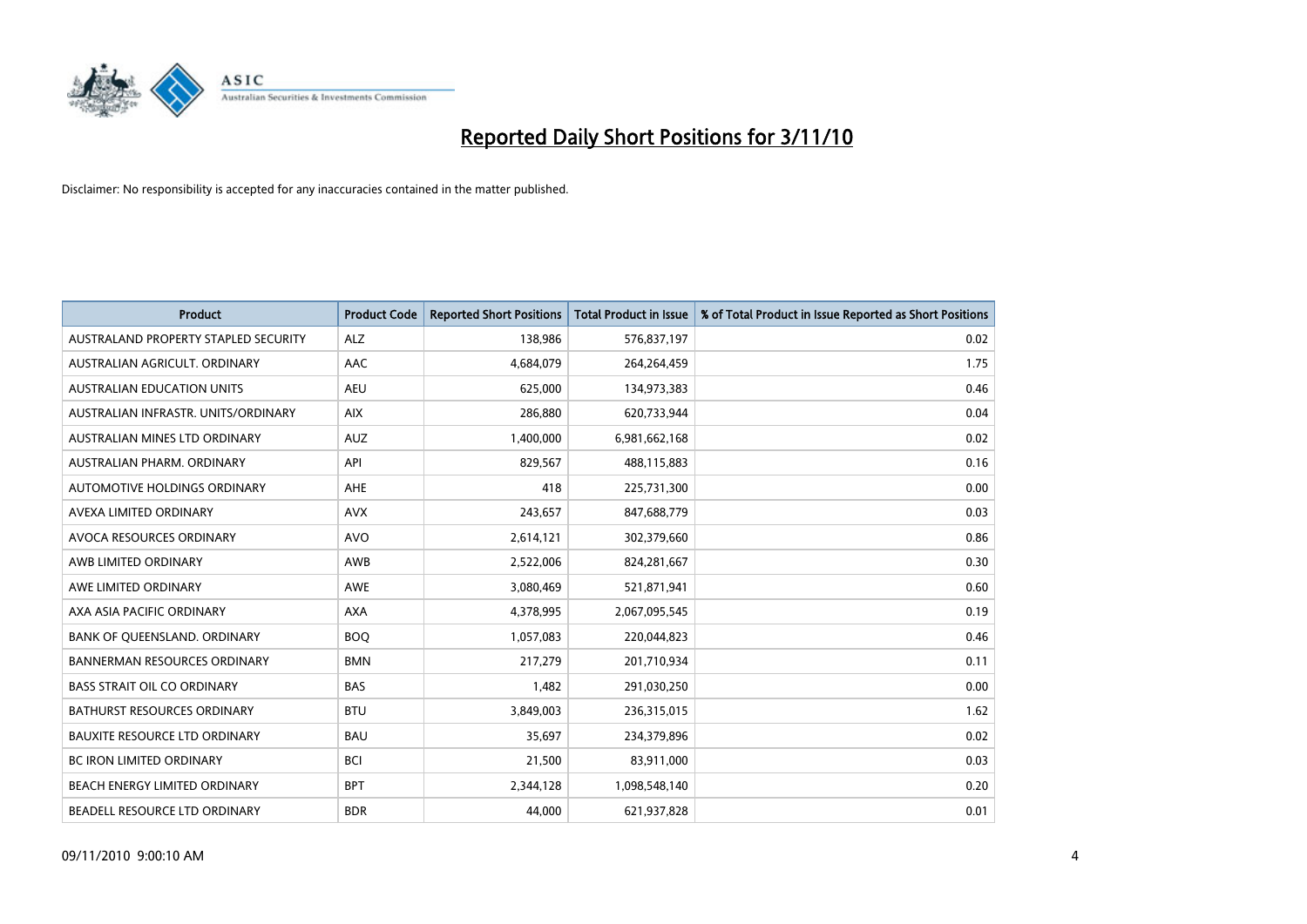

| <b>Product</b>                       | <b>Product Code</b> | <b>Reported Short Positions</b> | <b>Total Product in Issue</b> | % of Total Product in Issue Reported as Short Positions |
|--------------------------------------|---------------------|---------------------------------|-------------------------------|---------------------------------------------------------|
| BENDIGO AND ADELAIDE ORDINARY        | <b>BEN</b>          | 3,396,985                       | 357,550,269                   | 0.95                                                    |
| BENDIGO MINING LTD ORDINARY          | <b>BDG</b>          | 2,460,320                       | 509,712,735                   | 0.48                                                    |
| BERKELEY RESOURCES ORDINARY          | <b>BKY</b>          | 130,787                         | 137,632,135                   | 0.09                                                    |
| <b>BHP BILLITON LIMITED ORDINARY</b> | <b>BHP</b>          | 22,815,995                      | 3,356,081,497                 | 0.65                                                    |
| <b>BILLABONG ORDINARY</b>            | <b>BBG</b>          | 7,046,282                       | 253,613,826                   | 2.78                                                    |
| <b>BIOTA HOLDINGS ORDINARY</b>       | <b>BTA</b>          | 1,743,041                       | 180,691,377                   | 0.97                                                    |
| <b>BISALLOY STEEL ORDINARY</b>       | <b>BIS</b>          | 84,480                          | 216,455,965                   | 0.04                                                    |
| BKI INVESTMENT LTD ORDINARY          | <b>BKI</b>          | 508                             | 420,919,092                   | 0.00                                                    |
| <b>BLACKTHORN RESOURCES ORDINARY</b> | <b>BTR</b>          | 35,848                          | 106,885,300                   | 0.03                                                    |
| <b>BLUESCOPE STEEL LTD ORDINARY</b>  | <b>BSL</b>          | 26,132,448                      | 1,842,178,270                 | 1.39                                                    |
| <b>BOART LONGYEAR ORDINARY</b>       | <b>BLY</b>          | 3,245,130                       | 461, 163, 412                 | 0.69                                                    |
| <b>BOOM LOGISTICS ORDINARY</b>       | <b>BOL</b>          | 382,999                         | 461,500,712                   | 0.08                                                    |
| BORAL LIMITED. ORDINARY              | <b>BLD</b>          | 24,471,892                      | 724,369,392                   | 3.40                                                    |
| BOTSWANA METALS LTD ORDINARY         | <b>BML</b>          | 7,000                           | 106,087,760                   | 0.01                                                    |
| <b>BOW ENERGY LIMITED ORDINARY</b>   | <b>BOW</b>          | 2,155,591                       | 280,807,187                   | 0.76                                                    |
| <b>BRADKEN LIMITED ORDINARY</b>      | <b>BKN</b>          | 684,644                         | 139,639,929                   | 0.50                                                    |
| <b>BRAMBLES LIMITED ORDINARY</b>     | <b>BXB</b>          | 12,056,557                      | 1,434,340,234                 | 0.82                                                    |
| BREVILLE GROUP LTD ORDINARY          | <b>BRG</b>          | 2,740                           | 129,515,322                   | 0.00                                                    |
| <b>BRICKWORKS LIMITED ORDINARY</b>   | <b>BKW</b>          | 25,752                          | 147,235,904                   | 0.01                                                    |
| <b>BROCKMAN RESOURCES ORDINARY</b>   | <b>BRM</b>          | 294,259                         | 142,673,151                   | 0.21                                                    |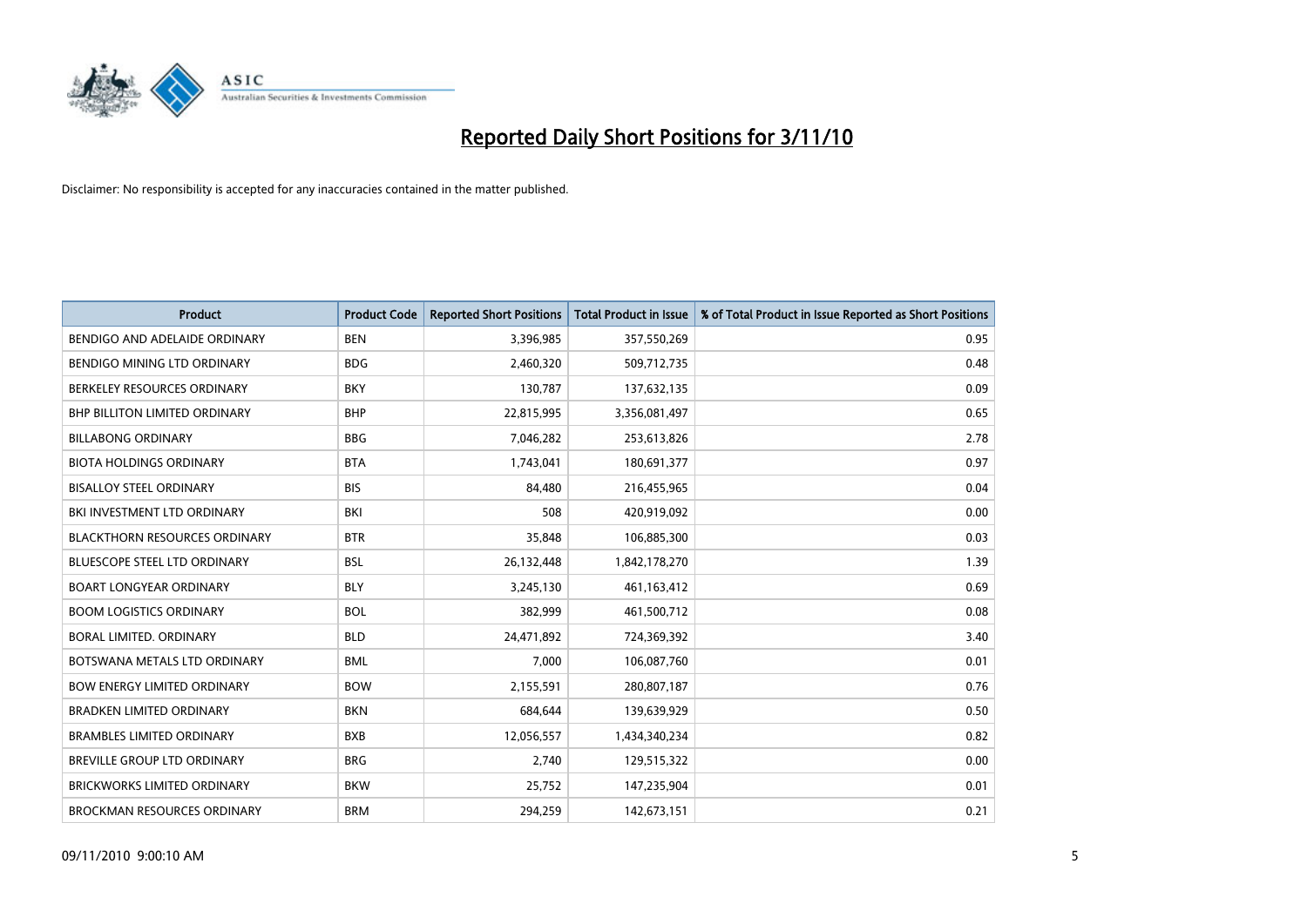

| <b>Product</b>                           | <b>Product Code</b> | <b>Reported Short Positions</b> | <b>Total Product in Issue</b> | % of Total Product in Issue Reported as Short Positions |
|------------------------------------------|---------------------|---------------------------------|-------------------------------|---------------------------------------------------------|
| BT INVESTMENT MNGMNT ORDINARY            | <b>BTT</b>          | 544,148                         | 160,000,000                   | 0.34                                                    |
| <b>BUNNINGS WAREHOUSE ORDINARY UNITS</b> | <b>BWP</b>          | 919,918                         | 427,042,646                   | 0.21                                                    |
| <b>BURU ENERGY ORDINARY</b>              | <b>BRU</b>          | 171,612                         | 182,780,549                   | 0.09                                                    |
| CABCHARGE AUSTRALIA ORDINARY             | CAB                 | 1,853,095                       | 120,437,014                   | 1.54                                                    |
| CALTEX AUSTRALIA ORDINARY                | <b>CTX</b>          | 7,681,434                       | 270,000,000                   | 2.84                                                    |
| <b>CAMPBELL BROTHERS ORDINARY</b>        | CPB                 | 1,223,232                       | 63,517,495                    | 1.94                                                    |
| CAPE LAMBERT RES LTD ORDINARY            | <b>CFE</b>          | 586,889                         | 593,166,467                   | 0.10                                                    |
| <b>CARBON ENERGY ORDINARY</b>            | <b>CNX</b>          | 473,830                         | 609,747,650                   | 0.07                                                    |
| CARDNO LIMITED ORDINARY                  | CDD                 | 13,494                          | 105,797,439                   | 0.01                                                    |
| CARNARVON PETROLEUM ORDINARY             | <b>CVN</b>          | 1,948,869                       | 686,759,634                   | 0.28                                                    |
| <b>CARNEGIE WAVE ENERGY ORDINARY</b>     | <b>CWE</b>          | 83,000                          | 565,237,627                   | 0.01                                                    |
| <b>CARPATHIAN RESOURCES ORDINARY</b>     | <b>CPN</b>          | 75,000                          | 265,533,501                   | 0.03                                                    |
| CARPENTARIA EXP. LTD ORDINARY            | CAP                 | 9,777                           | 94,071,301                    | 0.01                                                    |
| CARSALES.COM LTD ORDINARY                | <b>CRZ</b>          | 1,696,110                       | 232,750,800                   | 0.73                                                    |
| CASH CONVERTERS ORD/DIV ACCESS           | CCV                 | 68,191                          | 379,761,025                   | 0.01                                                    |
| <b>CASPIAN OIL &amp; GAS ORDINARY</b>    | <b>CIG</b>          | 50,000                          | 1,331,500,513                 | 0.00                                                    |
| CATALPA RESOURCES ORDINARY               | CAH                 | 1,386,317                       | 162,776,842                   | 0.85                                                    |
| CEC GROUP LIMITED ORDINARY               | <b>CEG</b>          | 1,750                           | 79,662,662                    | 0.00                                                    |
| <b>CELLNET GROUP ORDINARY</b>            | <b>CLT</b>          | 1,342                           | 70,221,390                    | 0.00                                                    |
| CENTENNIAL COAL ORDINARY                 | <b>CEY</b>          | 425,131                         | 395,126,381                   | 0.11                                                    |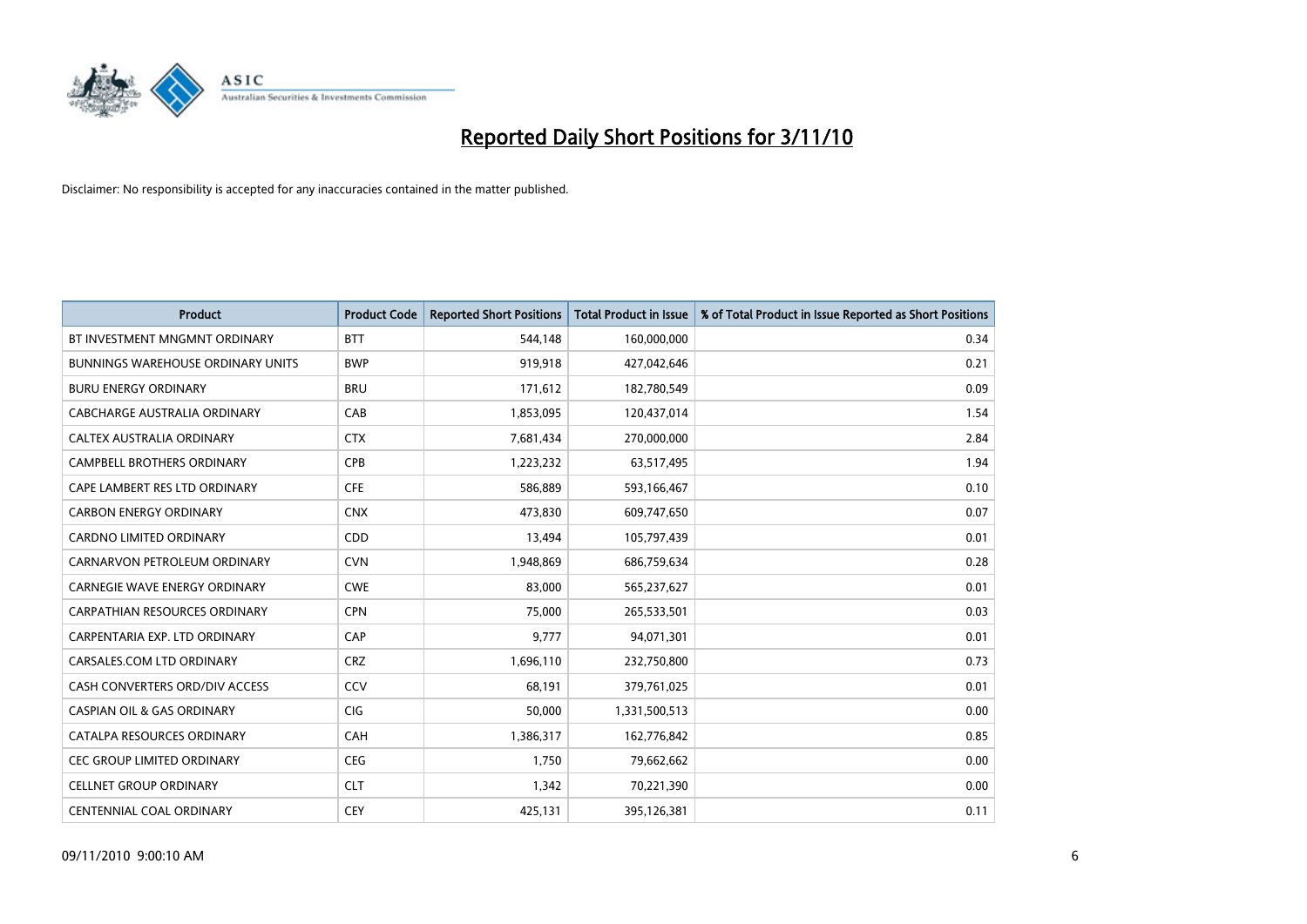

| <b>Product</b>                           | <b>Product Code</b> | <b>Reported Short Positions</b> | Total Product in Issue | % of Total Product in Issue Reported as Short Positions |
|------------------------------------------|---------------------|---------------------------------|------------------------|---------------------------------------------------------|
| CENTRAL PETROLEUM ORDINARY               | <b>CTP</b>          | 11,455                          | 982,297,842            | 0.00                                                    |
| CENTRO PROPERTIES UNITS/ORD STAPLED      | <b>CNP</b>          | 324,031                         | 972,414,514            | 0.03                                                    |
| CENTRO RETAIL GROUP STAPLED SECURITIES   | <b>CER</b>          | 810,837                         | 2,286,399,424          | 0.03                                                    |
| CERAMIC FUEL CELLS ORDINARY              | <b>CFU</b>          | 140,326                         | 1,200,679,566          | 0.01                                                    |
| CFS RETAIL PROPERTY UNITS                | <b>CFX</b>          | 32,468,810                      | 2,820,392,571          | 1.15                                                    |
| <b>CHALLENGER DIV.PRO. STAPLED UNITS</b> | <b>CDI</b>          | 51,871                          | 913,426,007            | 0.00                                                    |
| <b>CHALLENGER F.S.G.LTD ORDINARY</b>     | CGF                 | 10,829,330                      | 502,403,359            | 2.14                                                    |
| <b>CHALLENGER INFRAST, STAPLED UNITS</b> | CIF                 | 8,420                           | 316,223,785            | 0.00                                                    |
| CHANDLER MACLEOD LTD ORDINARY            | <b>CMG</b>          | 11,970                          | 422,031,685            | 0.00                                                    |
| CHARTER HALL GROUP STAPLED US PROHIBIT.  | <b>CHC</b>          | 2,624,453                       | 1,225,365,088          | 0.21                                                    |
| <b>CHARTER HALL OFFICE UNIT</b>          | CQO                 | 478,539                         | 493,319,730            | 0.10                                                    |
| <b>CHARTER HALL RETAIL UNITS</b>         | <b>COR</b>          | 189,460                         | 305,810,723            | 0.06                                                    |
| CHEMGENEX PHARMACEUT ORDINARY            | <b>CXS</b>          | 195,195                         | 283,348,870            | 0.07                                                    |
| CITADEL RESOURCE GRP ORDINARY            | CGG                 | 7,251,023                       | 2,367,666,467          | 0.31                                                    |
| CITIGOLD CORP LTD ORDINARY               | <b>CTO</b>          | 2,305,036                       | 964,512,301            | 0.24                                                    |
| CLINUVEL PHARMACEUT. ORDINARY            | <b>CUV</b>          | 41,277                          | 303,443,665            | 0.01                                                    |
| <b>CLOUGH LIMITED ORDINARY</b>           | <b>CLO</b>          | 522,594                         | 771,906,269            | 0.06                                                    |
| <b>COAL &amp; ALLIED ORDINARY</b>        | <b>CNA</b>          | 9,964                           | 86,584,735             | 0.01                                                    |
| COAL OF AFRICA LTD ORDINARY              | <b>CZA</b>          | 1,429,962                       | 530,514,663            | 0.26                                                    |
| <b>COALSPUR MINES LTD ORDINARY</b>       | <b>CPL</b>          | 983.496                         | 435,073,242            | 0.22                                                    |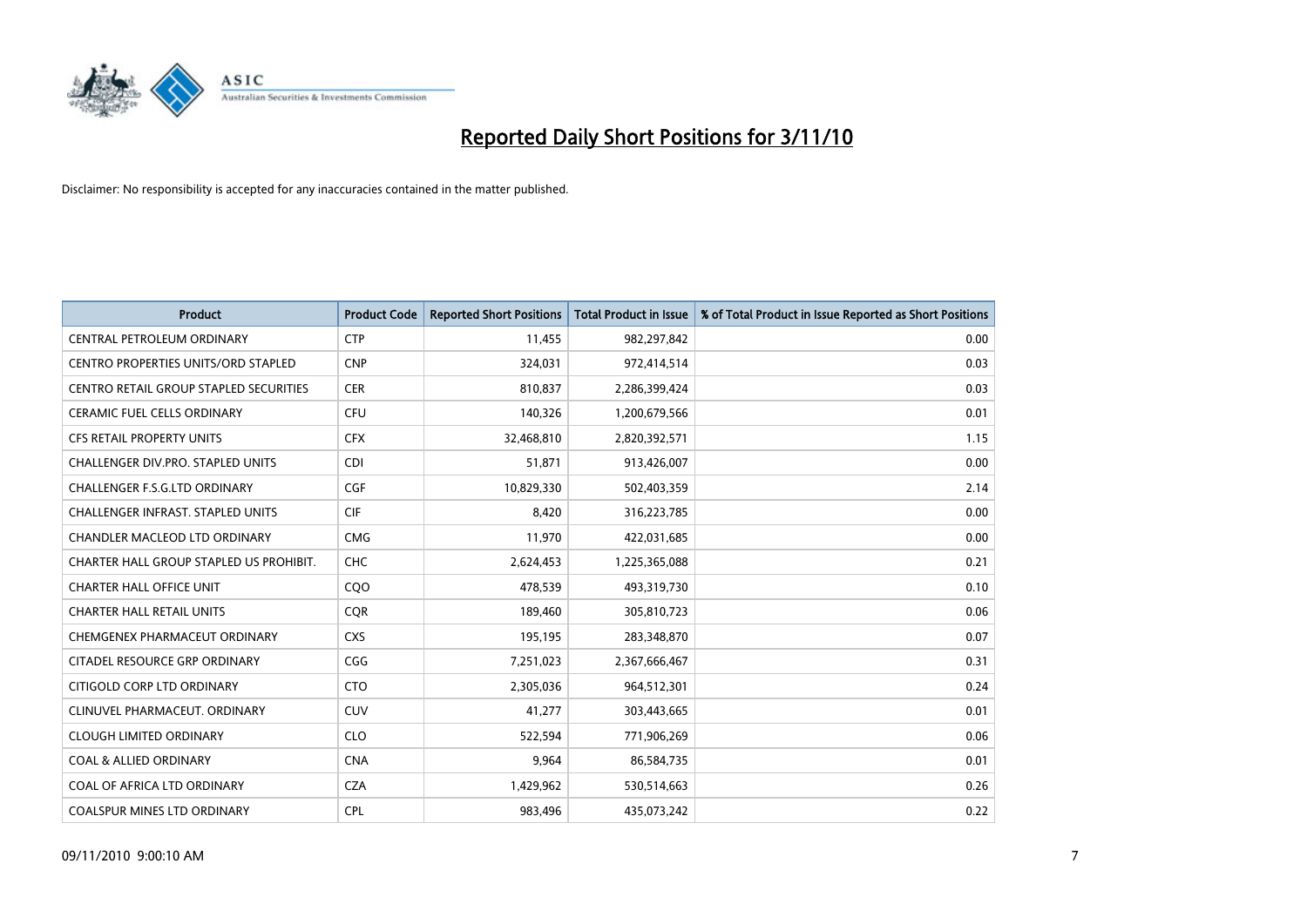

| <b>Product</b>                           | <b>Product Code</b> | <b>Reported Short Positions</b> | Total Product in Issue | % of Total Product in Issue Reported as Short Positions |
|------------------------------------------|---------------------|---------------------------------|------------------------|---------------------------------------------------------|
| COCA-COLA AMATIL ORDINARY                | <b>CCL</b>          | 5,559,396                       | 755,948,267            | 0.71                                                    |
| COCHLEAR LIMITED ORDINARY                | <b>COH</b>          | 962,542                         | 56,659,210             | 1.69                                                    |
| <b>COCKATOO COAL ORDINARY</b>            | <b>COK</b>          | 5,831,660                       | 970,036,951            | 0.60                                                    |
| COEUR D'ALENE MINES. CDI 1:1             | <b>CXC</b>          | 1,000                           | 3,834,109              | 0.03                                                    |
| <b>COFFEY INTERNATIONAL ORDINARY</b>     | COF                 | 25,355                          | 130,211,293            | 0.02                                                    |
| COMMONWEALTH BANK, ORDINARY              | <b>CBA</b>          | 13,006,987                      | 1,548,882,074          | 0.81                                                    |
| <b>COMMONWEALTH PROP ORDINARY UNITS</b>  | <b>CPA</b>          | 23,192,008                      | 2,012,803,230          | 1.17                                                    |
| <b>COMPASS RESOURCES ORDINARY</b>        | <b>CMR</b>          | 101,480                         | 147,402,920            | 0.07                                                    |
| COMPUTERSHARE LTD ORDINARY               | <b>CPU</b>          | 4,316,769                       | 555,664,059            | 0.76                                                    |
| <b>CONNECTEAST GROUP STAPLED</b>         | <b>CEU</b>          | 32,439,117                      | 3,940,145,951          | 0.82                                                    |
| CONSOLIDATED MEDIA, ORDINARY             | <b>CMI</b>          | 4,120,445                       | 561,834,996            | 0.73                                                    |
| <b>CONTANGO MICROCAP ORDINARY</b>        | <b>CTN</b>          | 7,500                           | 151,458,972            | 0.00                                                    |
| <b>COOPER ENERGY LTD ORDINARY</b>        | <b>COE</b>          | 104,399                         | 292,576,001            | 0.04                                                    |
| <b>COPPER STRIKE LTD ORDINARY</b>        | <b>CSE</b>          | 714                             | 129,455,571            | 0.00                                                    |
| <b>COUNT FINANCIAL ORDINARY</b>          | COU                 | 709,823                         | 261,968,742            | 0.28                                                    |
| CRANE GROUP LIMITED ORDINARY             | <b>CRG</b>          | 3,908,970                       | 79,110,667             | 4.95                                                    |
| <b>CROMWELL GROUP STAPLED SECURITIES</b> | <b>CMW</b>          | 3,572,433                       | 909,626,240            | 0.39                                                    |
| <b>CROWN LIMITED ORDINARY</b>            | <b>CWN</b>          | 4,146,003                       | 754,131,800            | 0.54                                                    |
| <b>CSG LIMITED ORDINARY</b>              | CSV                 | 1,822,061                       | 244,864,695            | 0.74                                                    |
| <b>CSL LIMITED ORDINARY</b>              | <b>CSL</b>          | 6,021,167                       | 550,119,993            | 1.07                                                    |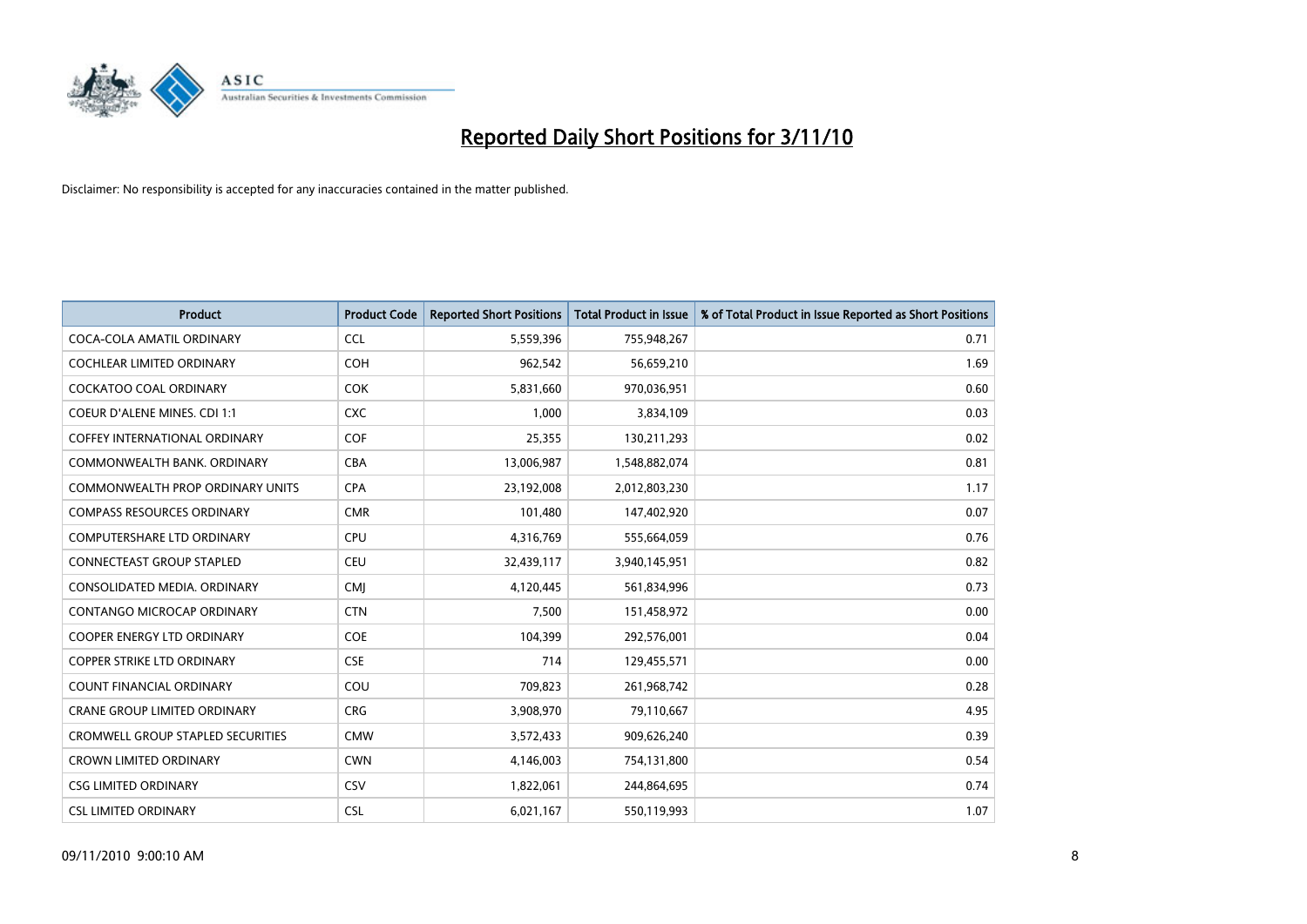

| <b>Product</b>                     | <b>Product Code</b> | <b>Reported Short Positions</b> | <b>Total Product in Issue</b> | % of Total Product in Issue Reported as Short Positions |
|------------------------------------|---------------------|---------------------------------|-------------------------------|---------------------------------------------------------|
| <b>CSR LIMITED ORDINARY</b>        | <b>CSR</b>          | 4,807,952                       | 1,517,907,314                 | 0.31                                                    |
| <b>CUDECO LIMITED ORDINARY</b>     | CDU                 | 396,580                         | 145,412,643                   | 0.28                                                    |
| <b>CUSTOMERS LIMITED ORDINARY</b>  | <b>CUS</b>          | 47,665                          | 134,869,357                   | 0.03                                                    |
| DART ENERGY LTD ORDINARY           | <b>DTE</b>          | 2,818,637                       | 538,188,184                   | 0.51                                                    |
| DAVID JONES LIMITED ORDINARY       | <b>DIS</b>          | 18,047,916                      | 510,945,759                   | 3.53                                                    |
| DECMIL GROUP LIMITED ORDINARY      | <b>DCG</b>          | 17,397                          | 123,804,568                   | 0.01                                                    |
| DEEP YELLOW LIMITED ORDINARY       | <b>DYL</b>          | 141,489                         | 1,125,814,458                 | 0.01                                                    |
| DEVINE LIMITED ORDINARY            | <b>DVN</b>          | 1,000                           | 634,918,223                   | 0.00                                                    |
| DEXUS PROPERTY GROUP STAPLED UNITS | <b>DXS</b>          | 16,153,421                      | 4,839,024,176                 | 0.33                                                    |
| DISCOVERY METALS LTD ORDINARY      | <b>DML</b>          | 2,480,232                       | 302,202,585                   | 0.82                                                    |
| <b>DOMINION MINING ORDINARY</b>    | <b>DOM</b>          | 116,460                         | 103,520,259                   | 0.11                                                    |
| DOMINO PIZZA ENTERPR ORDINARY      | <b>DMP</b>          | 3                               | 68,407,674                    | 0.00                                                    |
| DOWNER EDI LIMITED ORDINARY        | <b>DOW</b>          | 3,190,325                       | 343,178,483                   | 0.92                                                    |
| DUET GROUP STAPLED US PROHIBIT.    | <b>DUE</b>          | 972.032                         | 887,304,690                   | 0.10                                                    |
| DULUXGROUP LIMITED ORDINARY        | <b>DLX</b>          | 63,472                          | 366,992,120                   | 0.01                                                    |
| DYESOL LIMITED ORDINARY            | <b>DYE</b>          | 342,000                         | 143,325,847                   | 0.24                                                    |
| <b>EASTERN STAR GAS ORDINARY</b>   | ESG                 | 5,280,154                       | 991,567,041                   | 0.51                                                    |
| EDT RETAIL TRUST UNITS             | <b>EDT</b>          | 99,457                          | 4,700,290,868                 | 0.00                                                    |
| <b>ELDERS LIMITED ORDINARY</b>     | <b>ELD</b>          | 21,540,389                      | 448,598,480                   | 4.81                                                    |
| ELDORADO GOLD CORP CDI 1:1         | EAU                 | 18,774                          | 20,934,663                    | 0.09                                                    |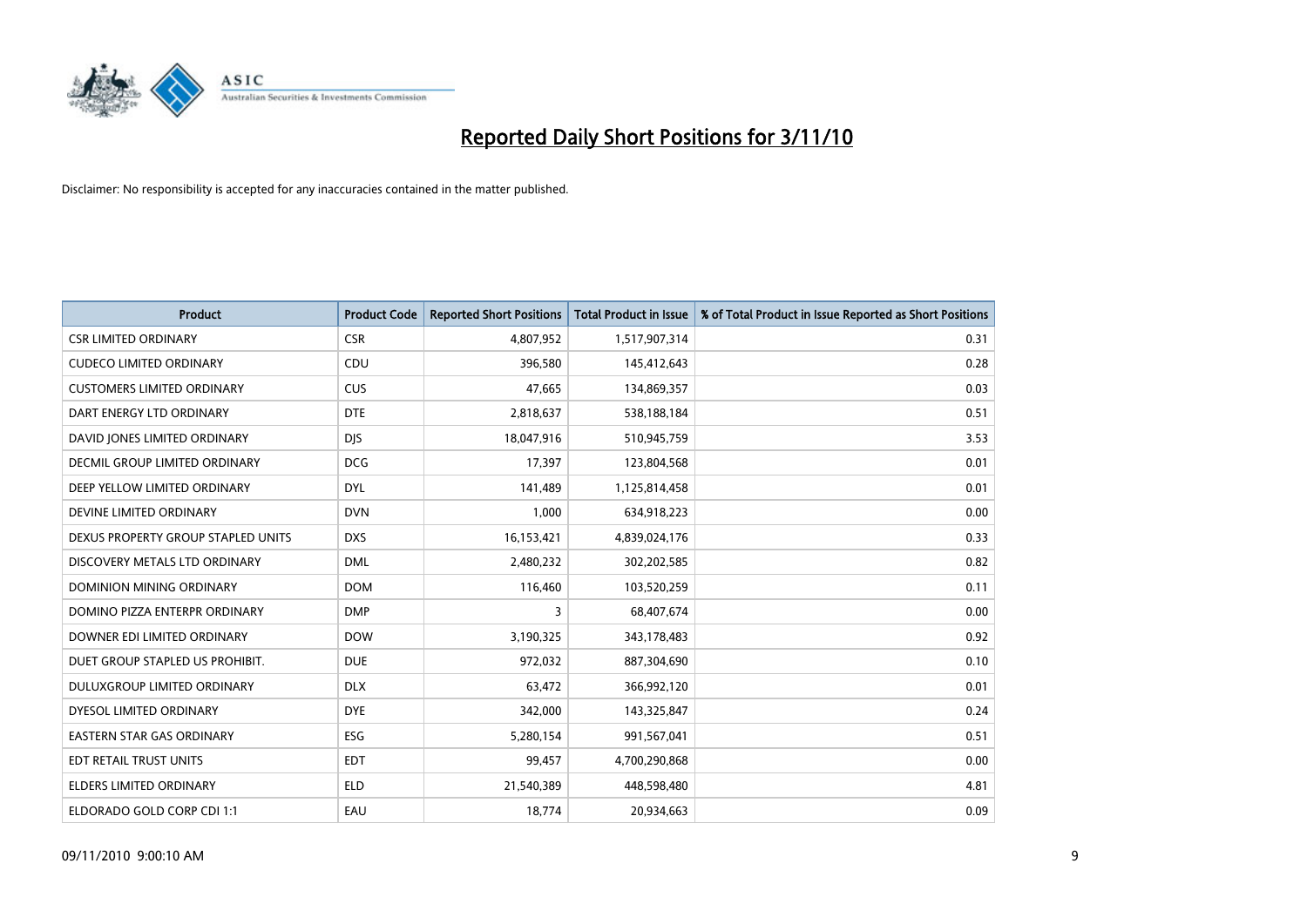

| <b>Product</b>                            | <b>Product Code</b> | <b>Reported Short Positions</b> | <b>Total Product in Issue</b> | % of Total Product in Issue Reported as Short Positions |
|-------------------------------------------|---------------------|---------------------------------|-------------------------------|---------------------------------------------------------|
| ELIXIR PETROLEUM LTD ORDINARY             | <b>EXR</b>          | 324,400                         | 188,988,472                   | 0.17                                                    |
| <b>EMECO HOLDINGS ORDINARY</b>            | <b>EHL</b>          | 40,585                          | 631,237,586                   | 0.00                                                    |
| ENERGY RESOURCES ORDINARY 'A'             | ERA                 | 1,172,464                       | 190,737,934                   | 0.62                                                    |
| <b>ENERGY WORLD CORPOR, ORDINARY</b>      | <b>EWC</b>          | 9,281,837                       | 1,561,166,672                 | 0.59                                                    |
| <b>ENTEK ENERGY LTD ORDINARY</b>          | ETE                 | 489,903                         | 258,692,535                   | 0.19                                                    |
| <b>ENTELLECT SOLUTIONS ORDINARY</b>       | <b>ESN</b>          | 464,050                         | 1,740,334,200                 | 0.03                                                    |
| ENVESTRA LIMITED ORDINARY                 | <b>ENV</b>          | 1,376,234                       | 1,430,398,609                 | 0.08                                                    |
| EQUINOX MINERALS LTD CHESS DEPOSITARY INT | EON                 | 10,564,940                      | 707,868,211                   | 1.50                                                    |
| <b>EVEREST FINANCIAL ORDINARY</b>         | <b>EFG</b>          | 4,300                           | 251,442,316                   | 0.00                                                    |
| <b>EXTRACT RESOURCES ORDINARY</b>         | <b>EXT</b>          | 597,617                         | 243,302,298                   | 0.25                                                    |
| FAIRFAX MEDIA LTD ORDINARY                | <b>FXJ</b>          | 290,944,672                     | 2,351,955,725                 | 12.36                                                   |
| <b>FANTASTIC HOLDINGS ORDINARY</b>        | <b>FAN</b>          | 3,000                           | 102,693,495                   | 0.00                                                    |
| FERRAUS LIMITED ORDINARY                  | <b>FRS</b>          | 370                             | 205,700,890                   | 0.00                                                    |
| FISHER & PAYKEL APP. ORDINARY             | <b>FPA</b>          | 9,820,331                       | 724,235,162                   | 1.35                                                    |
| FISHER & PAYKEL H. ORDINARY               | <b>FPH</b>          | 2,112,499                       | 517,444,890                   | 0.41                                                    |
| FKP PROPERTY GROUP STAPLED SECURITIES     | <b>FKP</b>          | 4,117,823                       | 1,174,033,185                 | 0.35                                                    |
| FLEETWOOD CORP ORDINARY                   | <b>FWD</b>          | 49,253                          | 57,209,053                    | 0.07                                                    |
| FLETCHER BUILDING ORDINARY                | <b>FBU</b>          | 527,662                         | 611,250,393                   | 0.09                                                    |
| FLEXIGROUP LIMITED ORDINARY               | <b>FXL</b>          | 25,626                          | 275,472,492                   | 0.01                                                    |
| <b>FLIGHT CENTRE ORDINARY</b>             | <b>FLT</b>          | 2,622,142                       | 99,787,921                    | 2.62                                                    |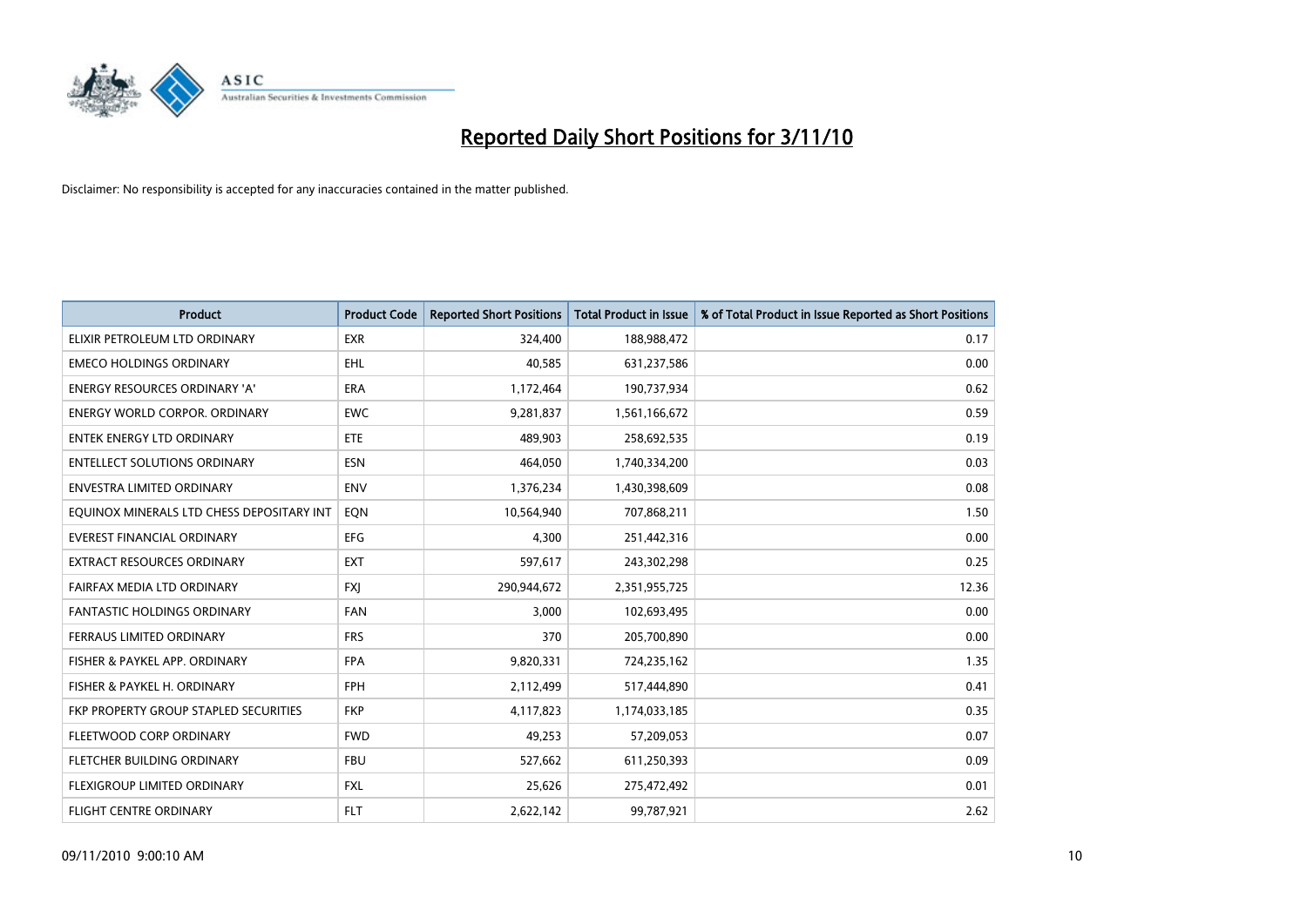

| <b>Product</b>                            | <b>Product Code</b> | <b>Reported Short Positions</b> | <b>Total Product in Issue</b> | % of Total Product in Issue Reported as Short Positions |
|-------------------------------------------|---------------------|---------------------------------|-------------------------------|---------------------------------------------------------|
| <b>FLINDERS MINES LTD ORDINARY</b>        | <b>FMS</b>          | 20,946,166                      | 1,820,149,571                 | 1.15                                                    |
| <b>FORGE GROUP LIMITED ORDINARY</b>       | <b>FGE</b>          |                                 | 78,789,014                    | 0.00                                                    |
| FORTE ENERGY NL ORDINARY                  | <b>FTE</b>          | 2,658,986                       | 580,658,031                   | 0.46                                                    |
| FORTESCUE METALS GRP ORDINARY             | <b>FMG</b>          | 6,546,709                       | 3,111,398,945                 | 0.18                                                    |
| <b>FOSTER'S GROUP ORDINARY</b>            | FGL                 | 4,707,521                       | 1,930,723,313                 | 0.25                                                    |
| FTD CORPORATION ORDINARY                  | <b>FTD</b>          | 8,088                           | 100,421,069                   | 0.01                                                    |
| <b>FUNTASTIC LIMITED ORDINARY</b>         | <b>FUN</b>          | 322,528                         | 340,997,682                   | 0.09                                                    |
| <b>G.U.D. HOLDINGS ORDINARY</b>           | <b>GUD</b>          | 304,227                         | 68,426,721                    | 0.44                                                    |
| <b>GALAXY RESOURCES ORDINARY</b>          | <b>GXY</b>          | 393,826                         | 190,553,358                   | 0.19                                                    |
| <b>GEODYNAMICS LIMITED ORDINARY</b>       | GDY                 | 262,019                         | 292,840,219                   | 0.09                                                    |
| <b>GINDALBIE METALS LTD ORDINARY</b>      | <b>GBG</b>          | 9,039,949                       | 850,108,099                   | 1.05                                                    |
| <b>GIRALIA RESOURCES NL ORDINARY</b>      | <b>GIR</b>          | 323,778                         | 180,135,170                   | 0.17                                                    |
| <b>GLOBAL MINING ORDINARY</b>             | <b>GMI</b>          | 8,951                           | 191,820,968                   | 0.00                                                    |
| <b>GLOUCESTER COAL ORDINARY</b>           | GCL                 | 253,181                         | 140,447,062                   | 0.18                                                    |
| <b>GME RESOURCES LTD ORDINARY</b>         | <b>GME</b>          | 800                             | 302,352,750                   | 0.00                                                    |
| <b>GOLD ONE INT LTD ORDINARY</b>          | GDO                 | 4,909                           | 806,268,333                   | 0.00                                                    |
| <b>GOLDEN GATE PETROL ORDINARY</b>        | GGP                 | 11,538                          | 975,826,623                   | 0.00                                                    |
| <b>GOLDEN WEST RESOURCE ORDINARY</b>      | <b>GWR</b>          | 1,617                           | 164,606,127                   | 0.00                                                    |
| GOODMAN FIELDER. ORDINARY                 | <b>GFF</b>          | 12,659,994                      | 1,380,386,438                 | 0.93                                                    |
| <b>GOODMAN GROUP STAPLED US PROHIBIT.</b> | <b>GMG</b>          | 4,240,351                       | 6,369,751,394                 | 0.06                                                    |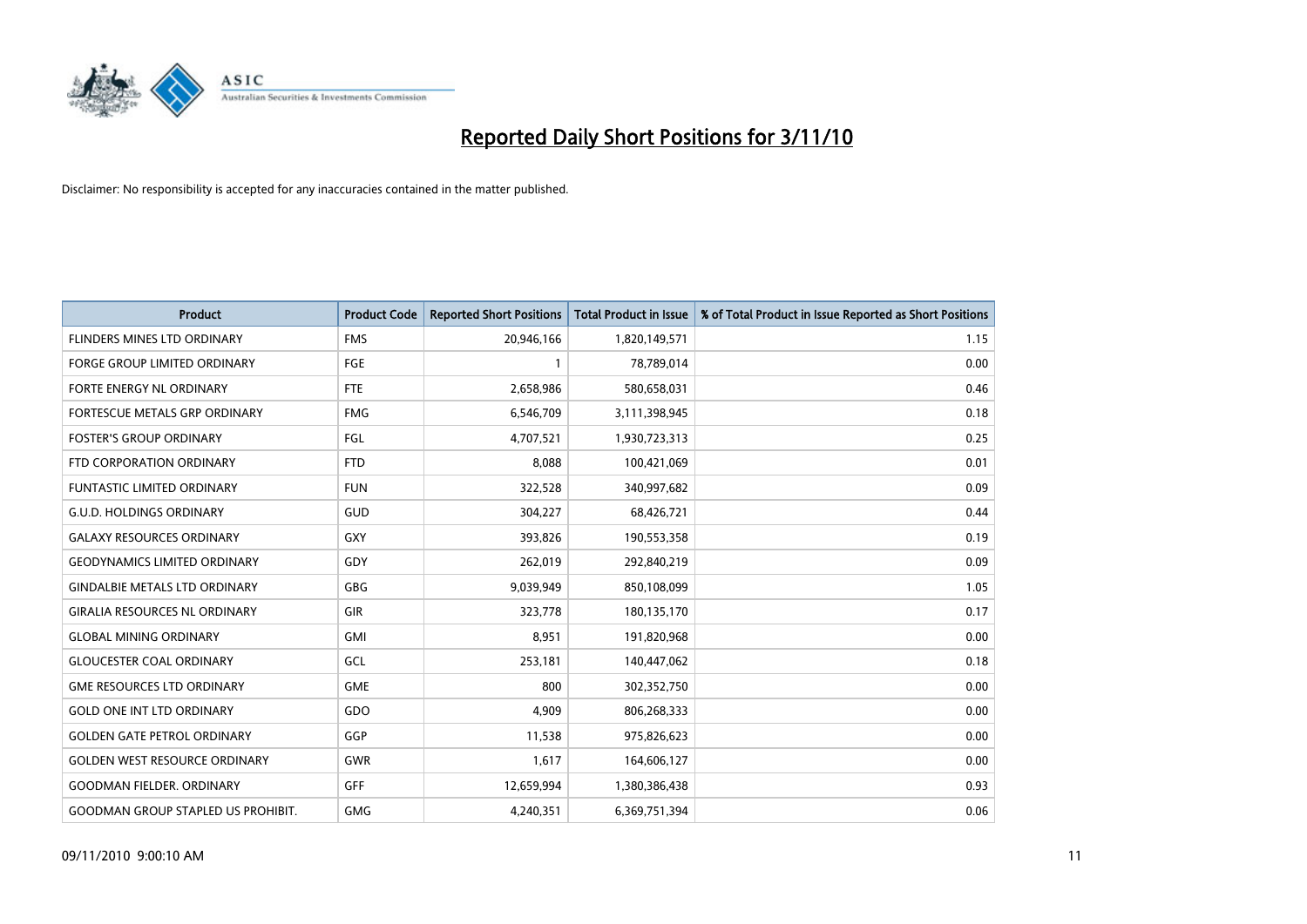

| <b>Product</b>                                   | <b>Product Code</b> | <b>Reported Short Positions</b> | Total Product in Issue | % of Total Product in Issue Reported as Short Positions |
|--------------------------------------------------|---------------------|---------------------------------|------------------------|---------------------------------------------------------|
| <b>GPT GROUP STAPLED SEC.</b>                    | <b>GPT</b>          | 9,215,286                       | 1,855,529,431          | 0.48                                                    |
| <b>GRAINCORP LIMITED A CLASS ORDINARY</b>        | <b>GNC</b>          | 698,936                         | 198,318,900            | 0.35                                                    |
| <b>GRANGE RESOURCES, ORDINARY</b>                | <b>GRR</b>          | 1,551,959                       | 1,152,077,403          | 0.13                                                    |
| <b>GREENLAND MIN EN LTD ORDINARY</b>             | GGG                 | 605,425                         | 258,801,512            | 0.24                                                    |
| <b>GRYPHON MINERALS LTD ORDINARY</b>             | GRY                 | 11,452                          | 289,272,058            | 0.00                                                    |
| <b>GUINNESS PEAT GROUP. CHESS DEPOSITARY INT</b> | GPG                 | 55                              | 309,138,006            | 0.00                                                    |
| <b>GUNNS LIMITED ORDINARY</b>                    | <b>GNS</b>          | 23,764,593                      | 806,734,892            | 2.94                                                    |
| <b>GWA GROUP LTD ORDINARY</b>                    | <b>GWA</b>          | 5,327,628                       | 301,102,514            | 1.76                                                    |
| HARVEY NORMAN ORDINARY                           | <b>HVN</b>          | 35,561,410                      | 1,062,316,784          | 3.35                                                    |
| HASTIE GROUP LIMITED ORDINARY                    | <b>HST</b>          | 204,654                         | 239,716,924            | 0.08                                                    |
| <b>HASTINGS DIVERSIFIED STAPLED SECURITY</b>     | <b>HDF</b>          | 104,235                         | 513,336,482            | 0.01                                                    |
| <b>HEARTWARE INT INC CDI 35:1</b>                | <b>HIN</b>          | 272,008                         | 66,059,280             | 0.41                                                    |
| <b>HENDERSON GROUP CDI 1:1</b>                   | <b>HGG</b>          | 8,536,999                       | 564,915,116            | 1.50                                                    |
| HFA HOLDINGS LIMITED ORDINARY                    | <b>HFA</b>          | 1,820,937                       | 469,330,170            | 0.38                                                    |
| <b>HIGHLANDS PACIFIC ORDINARY</b>                | <b>HIG</b>          | 2,394,739                       | 685,007,148            | 0.35                                                    |
| HILLGROVE RES LTD ORDINARY                       | <b>HGO</b>          | 1,101,103                       | 482,618,890            | 0.22                                                    |
| HILLS INDUSTRIES LTD ORDINARY                    | <b>HIL</b>          | 1,633,668                       | 248,676,841            | 0.66                                                    |
| HORIZON OIL LIMITED ORDINARY                     | <b>HZN</b>          | 2,552,141                       | 1,130,311,515          | 0.22                                                    |
| <b>ICON ENERGY LIMITED ORDINARY</b>              | <b>ICN</b>          | 67,000                          | 439,801,394            | 0.02                                                    |
| <b>IINET LIMITED ORDINARY</b>                    | <b>IIN</b>          | 1,399,301                       | 151,963,119            | 0.91                                                    |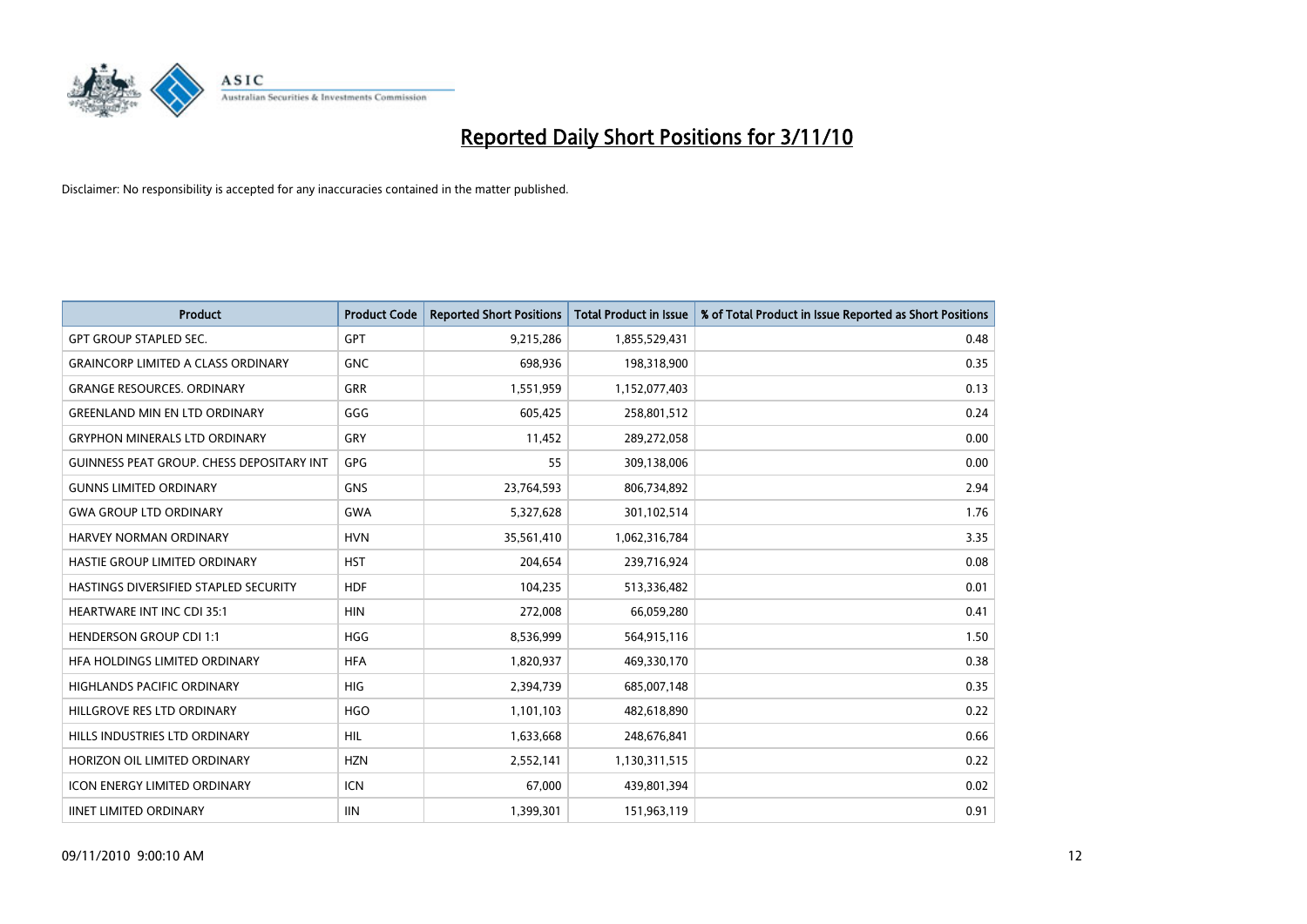

| <b>Product</b>                           | <b>Product Code</b> | <b>Reported Short Positions</b> | <b>Total Product in Issue</b> | % of Total Product in Issue Reported as Short Positions |
|------------------------------------------|---------------------|---------------------------------|-------------------------------|---------------------------------------------------------|
| <b>ILUKA RESOURCES ORDINARY</b>          | ILU                 | 6,668,845                       | 418,700,517                   | 1.60                                                    |
| IMF (AUSTRALIA) LTD ORDINARY             | <b>IMF</b>          | 329,994                         | 122,496,819                   | 0.27                                                    |
| <b>IMX RESOURCES LTD ORDINARY</b>        | <b>IXR</b>          | 20,000                          | 260,252,803                   | 0.01                                                    |
| <b>INCITEC PIVOT ORDINARY</b>            | <b>IPL</b>          | 1,941,168                       | 1,628,730,107                 | 0.12                                                    |
| <b>INDAGO RESOURCES LTD ORDINARY</b>     | IDG                 | 8,179                           | 81,659,448                    | 0.01                                                    |
| <b>INDEPENDENCE GROUP ORDINARY</b>       | <b>IGO</b>          | 174,956                         | 114,063,539                   | 0.14                                                    |
| <b>INDOPHIL RESOURCES ORDINARY</b>       | <b>IRN</b>          | 350,677                         | 471,445,763                   | 0.07                                                    |
| <b>INDUSTREA LIMITED ORDINARY</b>        | IDL                 | 1,716,395                       | 1,088,087,032                 | 0.15                                                    |
| <b>INFIGEN ENERGY STAPLED SECURITIES</b> | <b>IFN</b>          | 9,586,498                       | 761,222,569                   | 1.25                                                    |
| ING INDUSTRIAL FUND UNITS                | <b>IIF</b>          | 4,595,045                       | 2,592,249,647                 | 0.17                                                    |
| ING OFFICE FUND STAPLED SECURITIES       | <b>IOF</b>          | 1,614,123                       | 2,729,071,212                 | 0.06                                                    |
| ING RE COM GROUP STAPLED SECURITIES      | <b>ILF</b>          | 9,075                           | 441,029,194                   | 0.00                                                    |
| <b>INSURANCE AUSTRALIA ORDINARY</b>      | IAG                 | 2,925,997                       | 2,078,994,021                 | 0.12                                                    |
| INTEGRA MINING LTD, ORDINARY             | <b>IGR</b>          | 1,583,078                       | 755,792,394                   | 0.20                                                    |
| <b>INTOLL GROUP STAPLED SECURITIES</b>   | <b>ITO</b>          | 4,105,113                       | 2,261,732,048                 | 0.18                                                    |
| <b>INTREPID MINES ORDINARY</b>           | <b>IAU</b>          | 820,770                         | 432,579,805                   | 0.18                                                    |
| <b>INVOCARE LIMITED ORDINARY</b>         | <b>IVC</b>          | 1,377,846                       | 102,394,649                   | 1.34                                                    |
| ION LIMITED ORDINARY                     | <b>ION</b>          | 164,453                         | 256,365,105                   | 0.06                                                    |
| <b>IOOF HOLDINGS LTD ORDINARY</b>        | IFL.                | 1,420,803                       | 229,794,395                   | 0.62                                                    |
| <b>IRESS MARKET TECH. ORDINARY</b>       | <b>IRE</b>          | 2,377,870                       | 126,018,142                   | 1.88                                                    |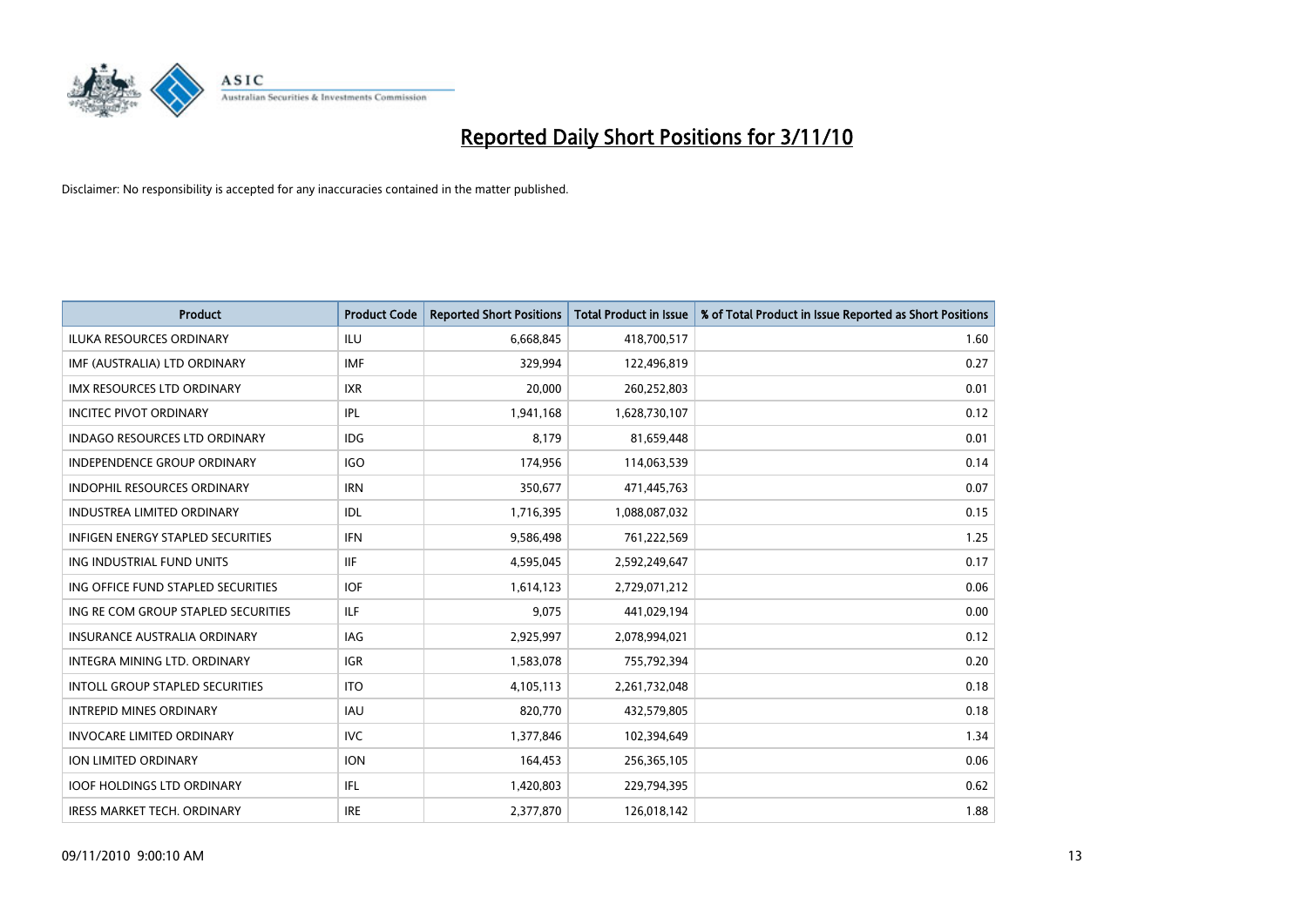

| <b>Product</b>                           | <b>Product Code</b> | <b>Reported Short Positions</b> | Total Product in Issue | % of Total Product in Issue Reported as Short Positions |
|------------------------------------------|---------------------|---------------------------------|------------------------|---------------------------------------------------------|
| <b>IRON ORE HOLDINGS ORDINARY</b>        | <b>IOH</b>          | 14,525                          | 135,381,616            | 0.01                                                    |
| ISHARES GLB CONSSTA CDI 1:1              | X                   | 3,072                           | 4,750,000              | 0.06                                                    |
| <b>ISHARES MSCI EAFE CDI 1:1</b>         | <b>IVE</b>          | 150,838                         | 590,400,000            | 0.03                                                    |
| ISHARES RUSSELL 2000 CDI 1:1             | <b>IRU</b>          | 7,879                           | 147,350,000            | 0.01                                                    |
| ISHARES S&P 500 CDI 1:1                  | <b>IVV</b>          | 17,432                          | 116,350,000            | 0.01                                                    |
| <b>ISOFT GROUP LIMITED ORDINARY</b>      | <b>ISF</b>          | 18,585,442                      | 1,070,595,874          | 1.74                                                    |
| <b>IVANHOE AUSTRALIA ORDINARY</b>        | <b>IVA</b>          | 170.185                         | 418,083,853            | 0.04                                                    |
| <b>JABIRU METALS LTD ORDINARY</b>        | <b>IML</b>          | 21,890                          | 552,619,180            | 0.00                                                    |
| JAMES HARDIE INDUST CHESS DEPOSITARY INT | <b>IHX</b>          | 12,555,315                      | 435,772,324            | 2.86                                                    |
| <b>JAMESON RESOURCES ORDINARY</b>        | JAL                 | 1,600,000                       | 63,885,910             | 2.50                                                    |
| <b>JB HI-FI LIMITED ORDINARY</b>         | <b>IBH</b>          | 9,759,690                       | 109,200,612            | 8.93                                                    |
| KAGARA LTD ORDINARY                      | KZL                 | 5,618,306                       | 707,789,717            | 0.78                                                    |
| KAROON GAS AUSTRALIA ORDINARY            | <b>KAR</b>          | 702,749                         | 217,295,769            | 0.31                                                    |
| KATHMANDU HOLD LTD ORDINARY              | <b>KMD</b>          | 614,319                         | 200,000,000            | 0.30                                                    |
| <b>KEYBRIDGE CAPITAL ORDINARY</b>        | <b>KBC</b>          | 5,999                           | 172,070,564            | 0.00                                                    |
| KIMBERLEY METALS LTD ORDINARY            | <b>KBL</b>          | 2,609                           | 115,216,206            | 0.00                                                    |
| KINGSGATE CONSOLID. ORDINARY             | <b>KCN</b>          | 1,090,621                       | 101,087,786            | 1.07                                                    |
| LEIGHTON HOLDINGS ORDINARY               | LEI                 | 5,651,589                       | 300,809,799            | 1.88                                                    |
| LEND LEASE GROUP UNIT/ORD STAPLED        | <b>LLC</b>          | 804,033                         | 565,558,754            | 0.14                                                    |
| LINC ENERGY LTD ORDINARY                 | <b>LNC</b>          | 1,136,774                       | 497,085,405            | 0.22                                                    |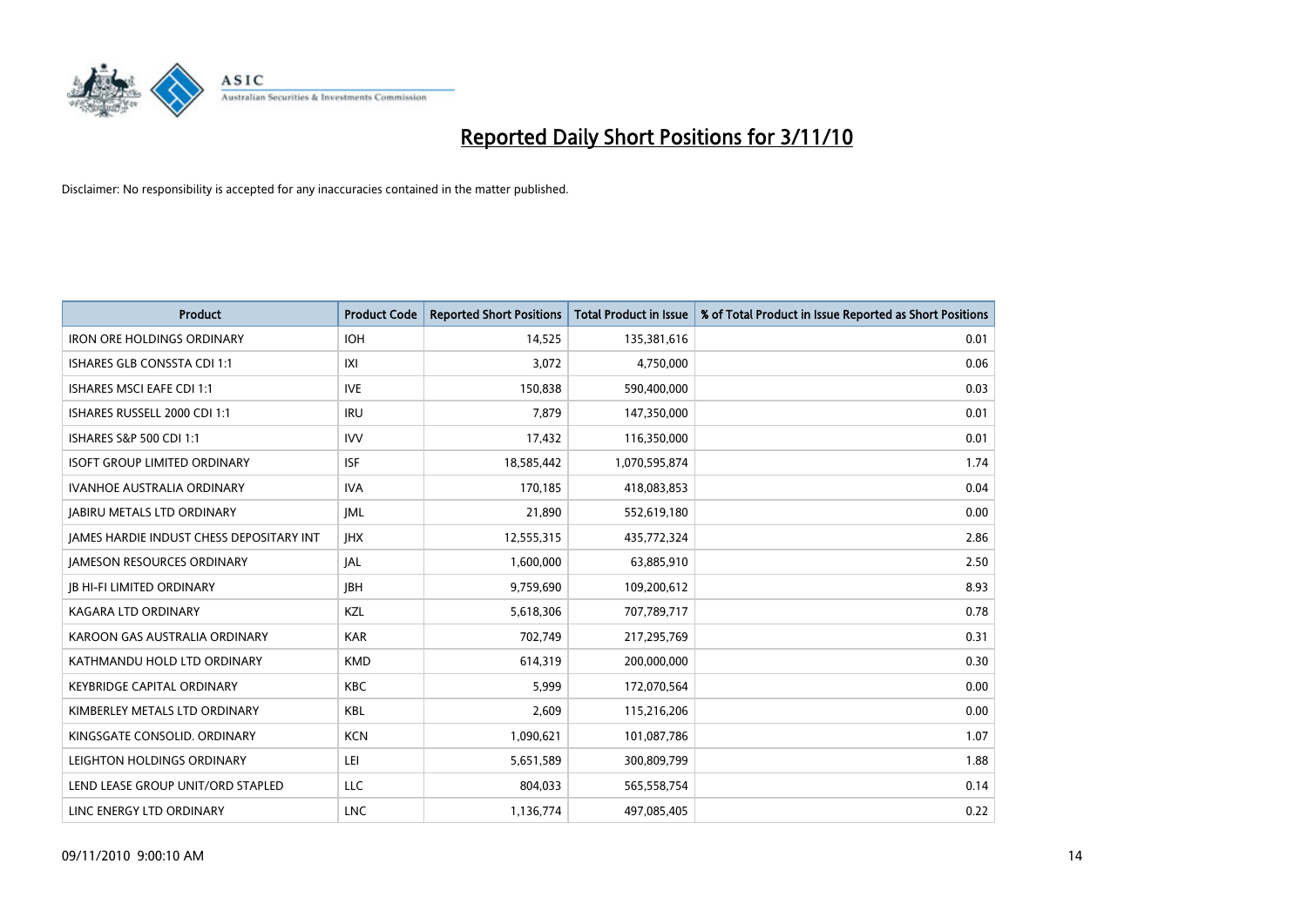

| <b>Product</b>                        | <b>Product Code</b> | <b>Reported Short Positions</b> | Total Product in Issue | % of Total Product in Issue Reported as Short Positions |
|---------------------------------------|---------------------|---------------------------------|------------------------|---------------------------------------------------------|
| LIQUEFIED NATURAL ORDINARY            | LNG                 | 6,203                           | 213,339,015            | 0.00                                                    |
| LYNAS CORPORATION ORDINARY            | <b>LYC</b>          | 7,427,681                       | 1,656,999,093          | 0.44                                                    |
| MAC SERVICES (THE) ORDINARY           | <b>MSL</b>          | 66,276                          | 165,966,692            | 0.04                                                    |
| MACA LIMITED ORDINARY                 | <b>MLD</b>          | 600,000                         | 150,000,000            | 0.40                                                    |
| MACARTHUR COAL ORDINARY               | <b>MCC</b>          | 1,092,210                       | 299,476,903            | 0.36                                                    |
| <b>MACMAHON HOLDINGS ORDINARY</b>     | <b>MAH</b>          | 1,217,990                       | 733,711,705            | 0.16                                                    |
| MACO ATLAS ROADS GRP ORDINARY STAPLED | <b>MOA</b>          | 794,904                         | 452,345,907            | 0.17                                                    |
| MACQUARIE GROUP LTD ORDINARY          | MQG                 | 3,724,687                       | 345,601,301            | 1.06                                                    |
| <b>MANTRA RESOURCES ORDINARY</b>      | <b>MRU</b>          | 440.770                         | 130,229,188            | 0.34                                                    |
| MAP GROUP STAPLED US PROHIBIT.        | <b>MAP</b>          | 1,057,195                       | 1,861,210,782          | 0.05                                                    |
| <b>MARION ENERGY ORDINARY</b>         | <b>MAE</b>          | 374,994                         | 429,822,043            | 0.09                                                    |
| <b>MATRIX C &amp; E LTD ORDINARY</b>  | <b>MCE</b>          | 3,309                           | 72,964,098             | 0.00                                                    |
| MCMILLAN SHAKESPEARE ORDINARY         | <b>MMS</b>          | 177,161                         | 67,849,516             | 0.26                                                    |
| MCPHERSON'S LTD ORDINARY              | <b>MCP</b>          | 17,550                          | 71,651,758             | 0.02                                                    |
| MEDUSA MINING LTD ORDINARY            | <b>MML</b>          | 918,956                         | 187,584,911            | 0.49                                                    |
| MELBOURNE IT LIMITED ORDINARY         | <b>MLB</b>          | 146,306                         | 80,029,955             | 0.18                                                    |
| MEO AUSTRALIA LTD ORDINARY            | <b>MEO</b>          | 474,911                         | 477,220,955            | 0.10                                                    |
| MERMAID MARINE ORDINARY               | <b>MRM</b>          | 791,973                         | 202,082,349            | 0.39                                                    |
| MESOBLAST LIMITED ORDINARY            | <b>MSB</b>          | 20,643                          | 158,140,556            | 0.01                                                    |
| METALS X LIMITED ORDINARY             | <b>MLX</b>          | 326,940                         | 1,365,661,782          | 0.03                                                    |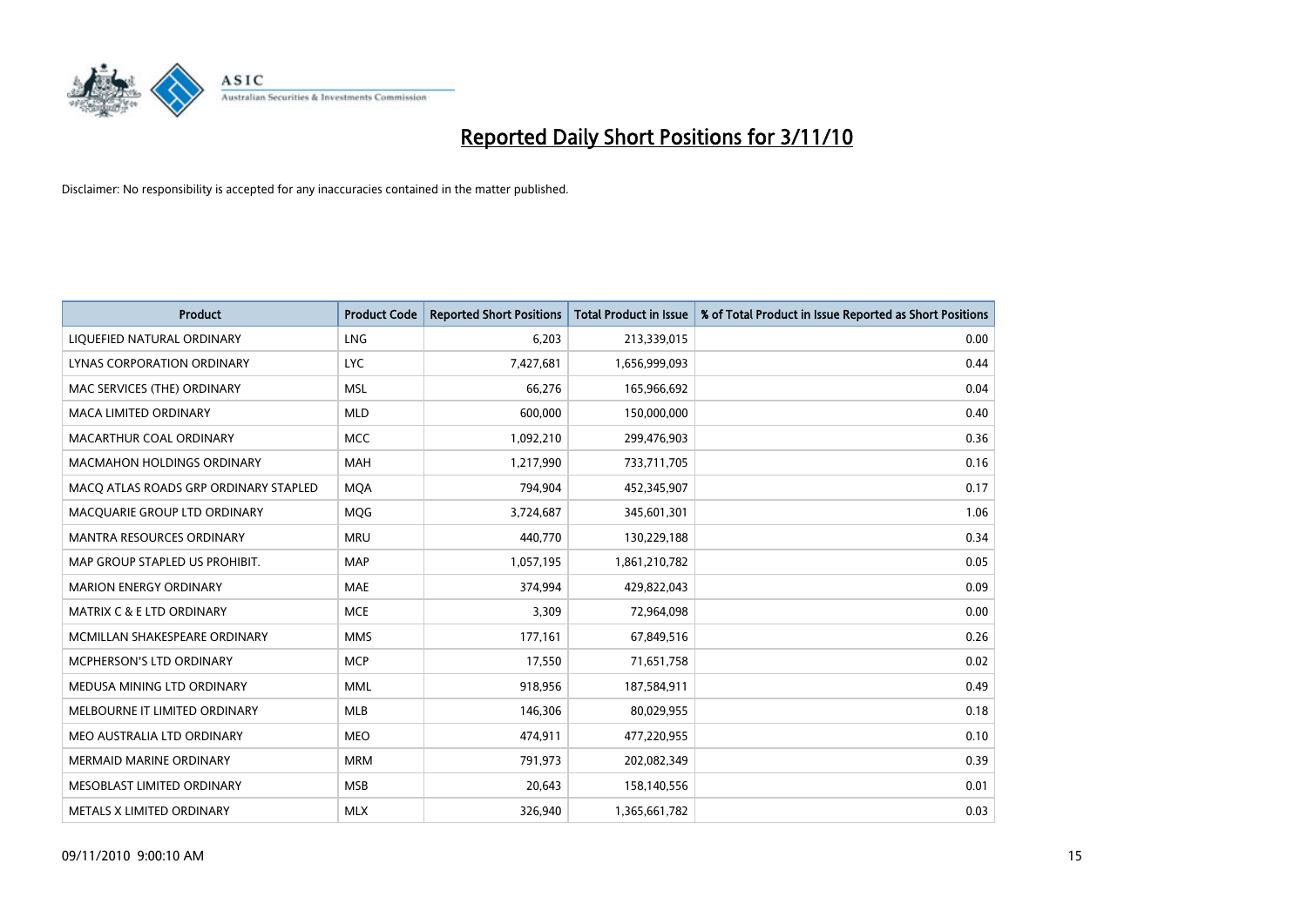

| <b>Product</b>                    | <b>Product Code</b> | <b>Reported Short Positions</b> | <b>Total Product in Issue</b> | % of Total Product in Issue Reported as Short Positions |
|-----------------------------------|---------------------|---------------------------------|-------------------------------|---------------------------------------------------------|
| METCASH LIMITED ORDINARY          | <b>MTS</b>          | 21,253,940                      | 768,523,847                   | 2.74                                                    |
| METGASCO LIMITED ORDINARY         | <b>MEL</b>          | 235,435                         | 250,803,468                   | 0.09                                                    |
| METMINCO LIMITED ORDINARY         | <b>MNC</b>          | 350,000                         | 836,622,979                   | 0.04                                                    |
| MICLYN EXP OFFSHR ORDINARY        | <b>MIO</b>          | 368,342                         | 271,700,000                   | 0.13                                                    |
| MINARA RESOURCES ORDINARY         | <b>MRE</b>          | 5,096,420                       | 1,167,783,517                 | 0.43                                                    |
| MINCOR RESOURCES NL ORDINARY      | <b>MCR</b>          | 255,091                         | 200,608,804                   | 0.12                                                    |
| MINERAL DEPOSITS ORDINARY         | <b>MDL</b>          | 1,053,575                       | 606,941,673                   | 0.17                                                    |
| MINERAL RESOURCES. ORDINARY       | <b>MIN</b>          | 733,383                         | 167,939,485                   | 0.43                                                    |
| MINTAILS LIMITED ORDINARY         | MLI                 | 1,470,000                       | 1,065,257,435                 | 0.14                                                    |
| MIRABELA NICKEL LTD ORDINARY      | <b>MBN</b>          | 12,611,506                      | 485,383,737                   | 2.58                                                    |
| MIRVAC GROUP STAPLED SECURITIES   | <b>MGR</b>          | 3,674,605                       | 3,415,819,357                 | 0.10                                                    |
| MITCHELL COMMUNITCA. ORDINARY     | <b>MCU</b>          | 16,057                          | 301,883,014                   | 0.01                                                    |
| <b>MOLOPO ENERGY LTD ORDINARY</b> | <b>MPO</b>          | 1,838,442                       | 250,972,584                   | 0.72                                                    |
| MOLY MINES LIMITED ORDINARY       | <b>MOL</b>          | 270,000                         | 364,466,323                   | 0.07                                                    |
| MONADELPHOUS GROUP ORDINARY       | <b>MND</b>          | 557,079                         | 87,521,827                    | 0.64                                                    |
| <b>MOUNT GIBSON IRON ORDINARY</b> | <b>MGX</b>          | 3,350,521                       | 1,082,570,693                 | 0.30                                                    |
| MURCHISON METALS LTD ORDINARY     | <b>MMX</b>          | 8,113,331                       | 435,884,268                   | 1.86                                                    |
| MYER HOLDINGS LTD ORDINARY        | <b>MYR</b>          | 16,554,134                      | 581,617,884                   | 2.85                                                    |
| <b>MYSTATE LIMITED ORDINARY</b>   | <b>MYS</b>          | 1,400                           | 67,439,158                    | 0.00                                                    |
| NATIONAL AUST. BANK ORDINARY      | <b>NAB</b>          | 8,689,286                       | 2,133,340,708                 | 0.40                                                    |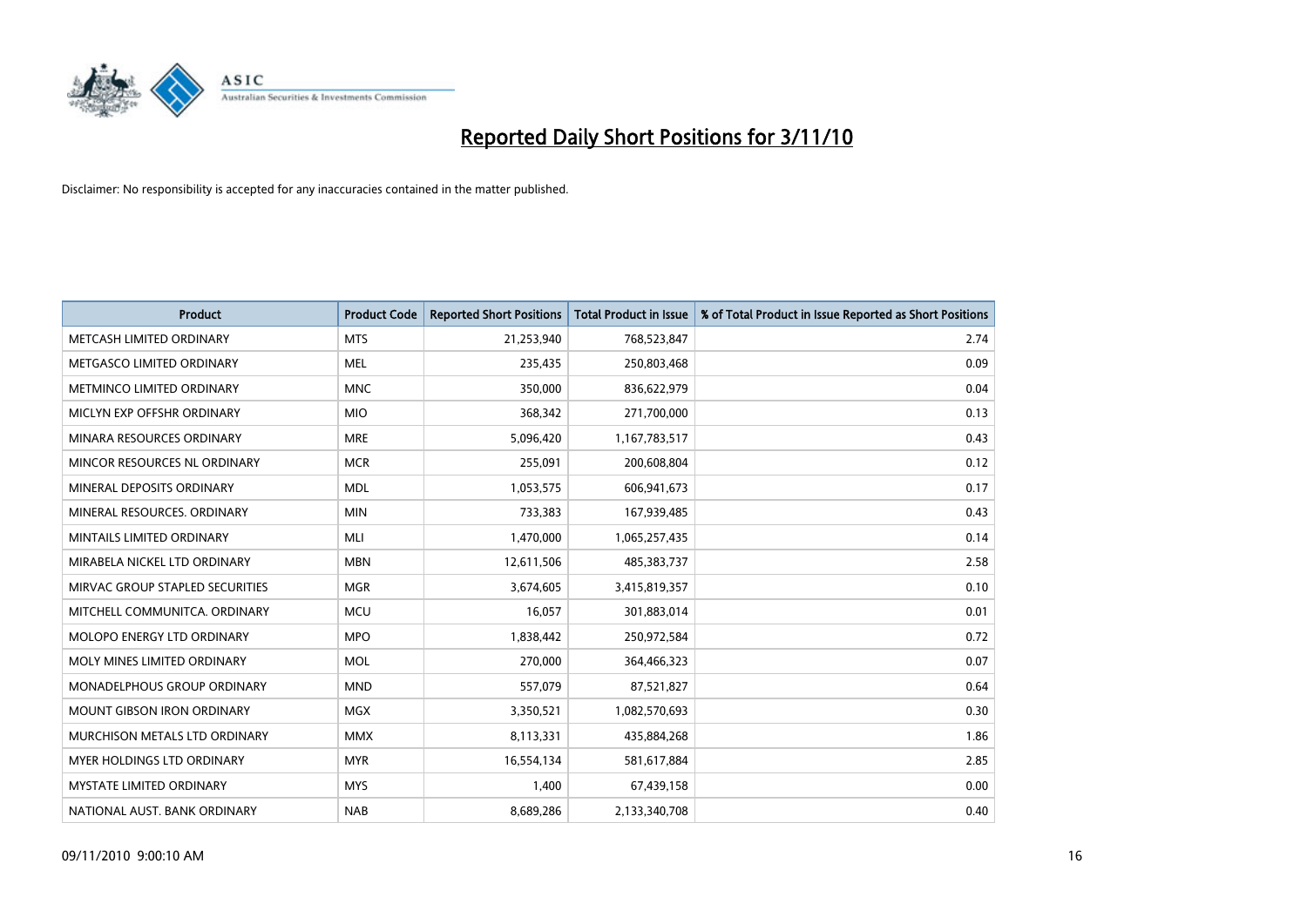

| <b>Product</b>                 | <b>Product Code</b> | <b>Reported Short Positions</b> | <b>Total Product in Issue</b> | % of Total Product in Issue Reported as Short Positions |
|--------------------------------|---------------------|---------------------------------|-------------------------------|---------------------------------------------------------|
| NATURAL FUEL LIMITED ORDINARY  | <b>NFL</b>          |                                 | 721,912                       | 0.00                                                    |
| NAVITAS LIMITED ORDINARY       | <b>NVT</b>          | 630,513                         | 342,450,567                   | 0.18                                                    |
| NEPTUNE MARINE ORDINARY        | <b>NMS</b>          | 2,076,181                       | 442,223,834                   | 0.47                                                    |
| NEW HOPE CORPORATION ORDINARY  | <b>NHC</b>          | 554,013                         | 830,230,549                   | 0.07                                                    |
| NEWCREST MINING ORDINARY       | <b>NCM</b>          | 3,969,319                       | 764,486,927                   | 0.48                                                    |
| NEWS CORP A NON-VOTING CDI     | <b>NWSLV</b>        | 124,418                         | 1,828,178,274                 | 0.01                                                    |
| NEWS CORP B VOTING CDI         | <b>NWS</b>          | 7,778,335                       | 798,520,953                   | 0.97                                                    |
| NEXBIS LIMITED ORDINARY        | <b>NBS</b>          | 63,733                          | 498,972,940                   | 0.01                                                    |
| NEXUS ENERGY LIMITED ORDINARY  | <b>NXS</b>          | 6,150,174                       | 988,257,304                   | 0.60                                                    |
| NIB HOLDINGS LIMITED ORDINARY  | <b>NHF</b>          | 8,911                           | 495,431,427                   | 0.00                                                    |
| NICK SCALI LIMITED ORDINARY    | <b>NCK</b>          | 35,846                          | 81,000,000                    | 0.04                                                    |
| NIDO PETROLEUM ORDINARY        | <b>NDO</b>          | 8,457,692                       | 1,107,550,321                 | 0.76                                                    |
| NKWE PLATINUM 10C US COMMON    | <b>NKP</b>          | 201,480                         | 559,651,184                   | 0.03                                                    |
| NORTHERN CREST ORDINARY        | <b>NOC</b>          | 24,345                          | 116,074,781                   | 0.02                                                    |
| NORTHERN IRON LTD ORDINARY     | <b>NFE</b>          | 1,262,179                       | 336,035,503                   | 0.38                                                    |
| NRW HOLDINGS LIMITED ORDINARY  | <b>NWH</b>          | 366,488                         | 251,223,000                   | 0.14                                                    |
| NUFARM LIMITED ORDINARY        | <b>NUF</b>          | 7,626,916                       | 261,775,731                   | 2.91                                                    |
| NUPLEX INDUSTRIES ORDINARY     | <b>NPX</b>          | 43,989                          | 195,060,783                   | 0.02                                                    |
| NYOTA MINERALS LTD ORDINARY    | <b>NYO</b>          | 780,000                         | 317,993,276                   | 0.25                                                    |
| <b>OAKTON LIMITED ORDINARY</b> | <b>OKN</b>          | 221,353                         | 93,632,735                    | 0.23                                                    |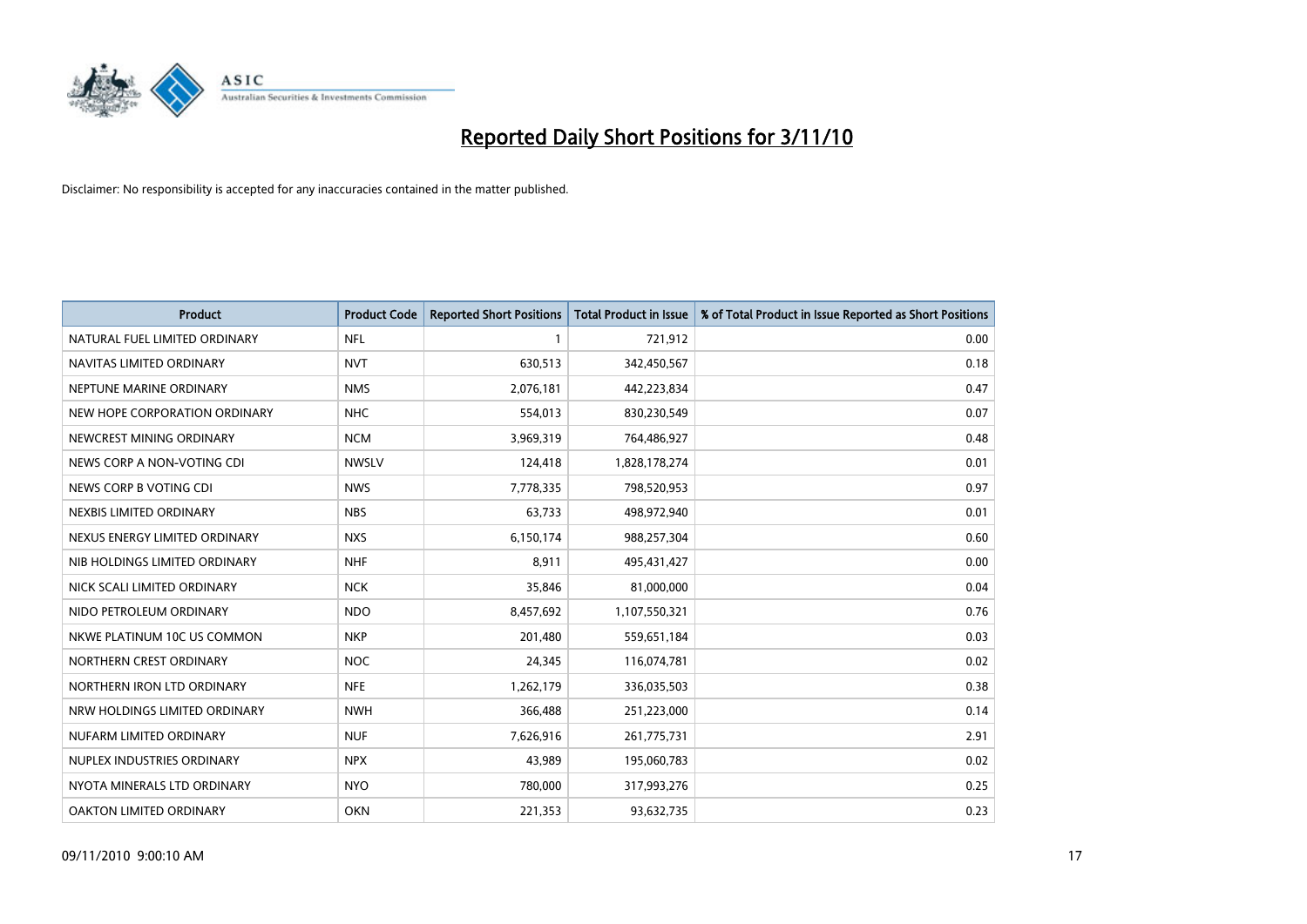

| <b>Product</b>                          | <b>Product Code</b> | <b>Reported Short Positions</b> | Total Product in Issue | % of Total Product in Issue Reported as Short Positions |
|-----------------------------------------|---------------------|---------------------------------|------------------------|---------------------------------------------------------|
| OCEANAGOLD CORP. CHESS DEPOSITARY INT   | <b>OGC</b>          | 433,088                         | 249,874,252            | 0.17                                                    |
| OCEANIA CAPITAL LTD ORDINARY            | <b>OCP</b>          | 2,500                           | 91,921,295             | 0.00                                                    |
| OIL SEARCH LTD ORDINARY                 | OSH                 | 9,859,150                       | 1,312,888,303          | 0.72                                                    |
| OM HOLDINGS LIMITED ORDINARY            | OMH                 | 1,287,794                       | 503,085,150            | 0.25                                                    |
| <b>ONESTEEL LIMITED ORDINARY</b>        | OST                 | 1,429,257                       | 1,334,683,421          | 0.10                                                    |
| ORICA LIMITED ORDINARY                  | ORI                 | 2,481,016                       | 362,100,430            | 0.68                                                    |
| ORIGIN ENERGY ORDINARY                  | <b>ORG</b>          | 5,575,768                       | 884,415,012            | 0.61                                                    |
| OROCOBRE LIMITED ORDINARY               | <b>ORE</b>          | 19,332                          | 91,181,996             | 0.02                                                    |
| OROTONGROUP LIMITED ORDINARY            | ORL                 |                                 | 40,880,902             | 0.00                                                    |
| OTTO ENERGY LIMITED ORDINARY            | OEL                 | 109,204                         | 1,134,540,071          | 0.01                                                    |
| OZ MINERALS ORDINARY                    | OZL                 | 43,569,751                      | 3,148,490,568          | 1.39                                                    |
| PACIFIC BRANDS ORDINARY                 | <b>PBG</b>          | 2,984,265                       | 931,386,248            | 0.34                                                    |
| PALADIN ENERGY LTD ORDINARY             | <b>PDN</b>          | 18,931,090                      | 718,423,382            | 2.65                                                    |
| PANAUST LIMITED ORDINARY                | <b>PNA</b>          | 8,191,837                       | 2,954,376,819          | 0.28                                                    |
| PANORAMIC RESOURCES ORDINARY            | PAN                 | 782,282                         | 206,062,842            | 0.38                                                    |
| PAPERLINX LIMITED ORDINARY              | <b>PPX</b>          | 15,972,035                      | 603,580,761            | 2.64                                                    |
| PAPERLINX SPS TRUST STEP UP PERP. PREF. | <b>PXUPA</b>        | 5,000                           | 2,850,000              | 0.18                                                    |
| PATTIES FOODS LTD ORDINARY              | PFL                 |                                 | 138,908,853            | 0.00                                                    |
| PEAK RESOURCES ORDINARY                 | <b>PEK</b>          | 235,000                         | 125,035,593            | 0.18                                                    |
| PEET LIMITED ORDINARY                   | <b>PPC</b>          | 129,243                         | 302,965,804            | 0.04                                                    |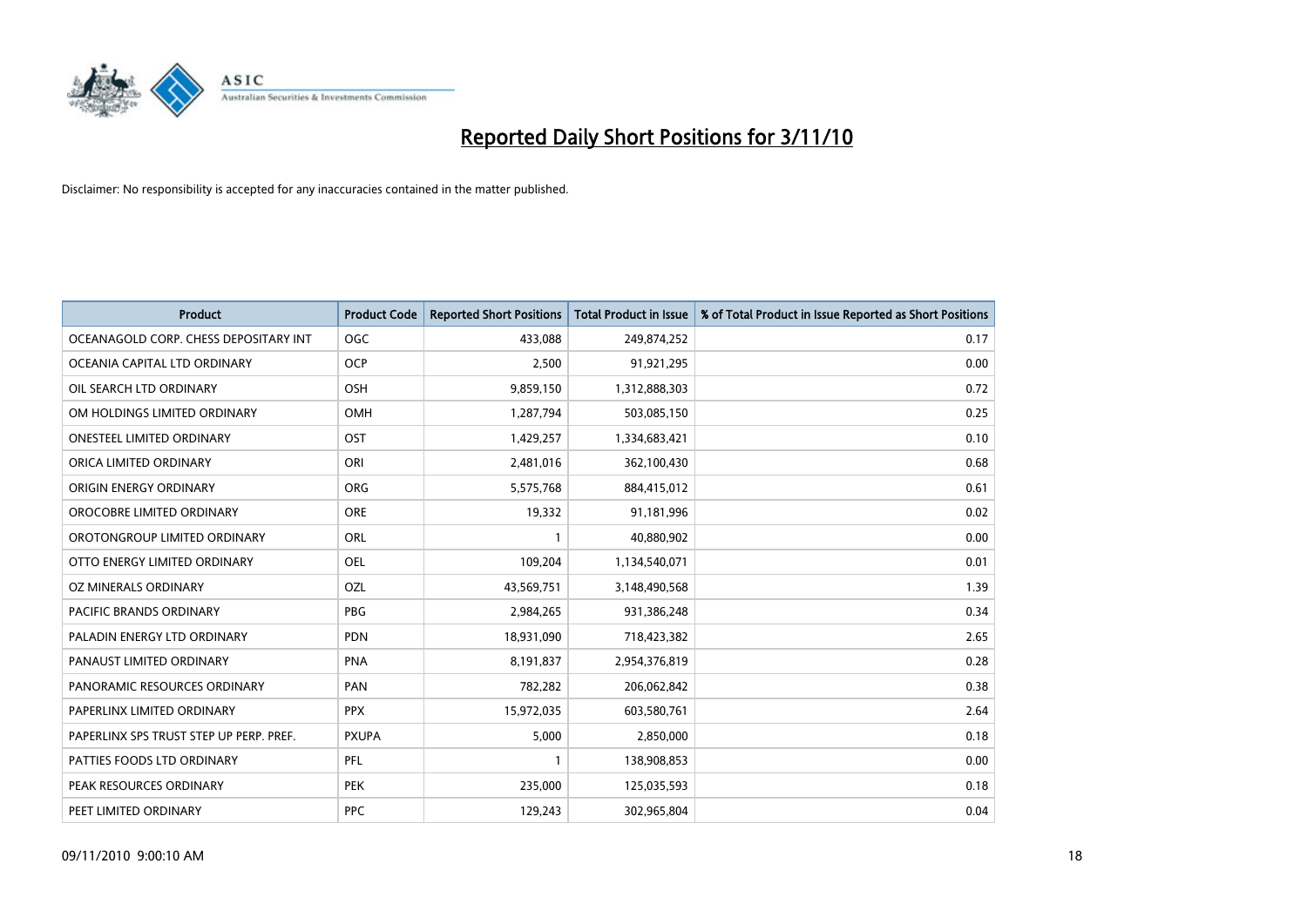

| <b>Product</b>                       | <b>Product Code</b> | <b>Reported Short Positions</b> | <b>Total Product in Issue</b> | % of Total Product in Issue Reported as Short Positions |
|--------------------------------------|---------------------|---------------------------------|-------------------------------|---------------------------------------------------------|
| PENINSULA MINERALS ORDINARY          | <b>PEN</b>          | 5,000                           | 1,633,103,715                 | 0.00                                                    |
| PERILYA LIMITED ORDINARY             | PEM                 | 467,918                         | 526,075,563                   | 0.09                                                    |
| PERPETUAL LIMITED ORDINARY           | PPT                 | 2,334,991                       | 43,692,215                    | 5.37                                                    |
| PERSEUS MINING LTD ORDINARY          | PRU                 | 1,567,110                       | 421,307,088                   | 0.37                                                    |
| PETSEC ENERGY ORDINARY               | <b>PSA</b>          | 223,332                         | 231,283,622                   | 0.10                                                    |
| PHARMAXIS LTD ORDINARY               | <b>PXS</b>          | 2,020,482                       | 225,837,434                   | 0.89                                                    |
| PHOTON GROUP LTD ORDINARY            | <b>PGA</b>          | 250,510                         | 1,540,062,626                 | 0.02                                                    |
| PIKE RIVER COAL ORDINARY             | <b>PRC</b>          | 335,083                         | 405,301,433                   | 0.08                                                    |
| PLATINUM ASSET ORDINARY              | <b>PTM</b>          | 4,266,405                       | 561,347,878                   | 0.74                                                    |
| PLATINUM AUSTRALIA ORDINARY          | <b>PLA</b>          | 6,695,657                       | 321,130,521                   | 2.08                                                    |
| PLATINUM CAPITAL LTD ORDINARY        | <b>PMC</b>          |                                 | 163,732,888                   | 0.00                                                    |
| PLUTON RESOURCES ORDINARY            | PLV                 | 451,929                         | 156,049,880                   | 0.29                                                    |
| PMP LIMITED ORDINARY                 | <b>PMP</b>          | 1,739,630                       | 335,338,483                   | 0.51                                                    |
| PORT BOUVARD LIMITED ORDINARY        | PBD                 | 6,754                           | 593,868,295                   | 0.00                                                    |
| PREMIER INVESTMENTS ORDINARY         | <b>PMV</b>          | 177,357                         | 155,030,045                   | 0.11                                                    |
| PRIMARY HEALTH CARE ORDINARY         | PRY                 | 10,539,298                      | 495,978,188                   | 2.13                                                    |
| PRIME INFR GROUP. STAPLED SECURITIES | PIH                 | 559,518                         | 351,776,795                   | 0.16                                                    |
| PRIME MEDIA GRP LTD ORDINARY         | PRT                 | $\overline{2}$                  | 366,330,303                   | 0.00                                                    |
| PRIMEAG AUSTRALIA ORDINARY           | PAG                 | 311,454                         | 150,569,976                   | 0.21                                                    |
| PROGEN PHARMACEUTIC ORDINARY         | PGL                 | 151,596                         | 24,709,097                    | 0.61                                                    |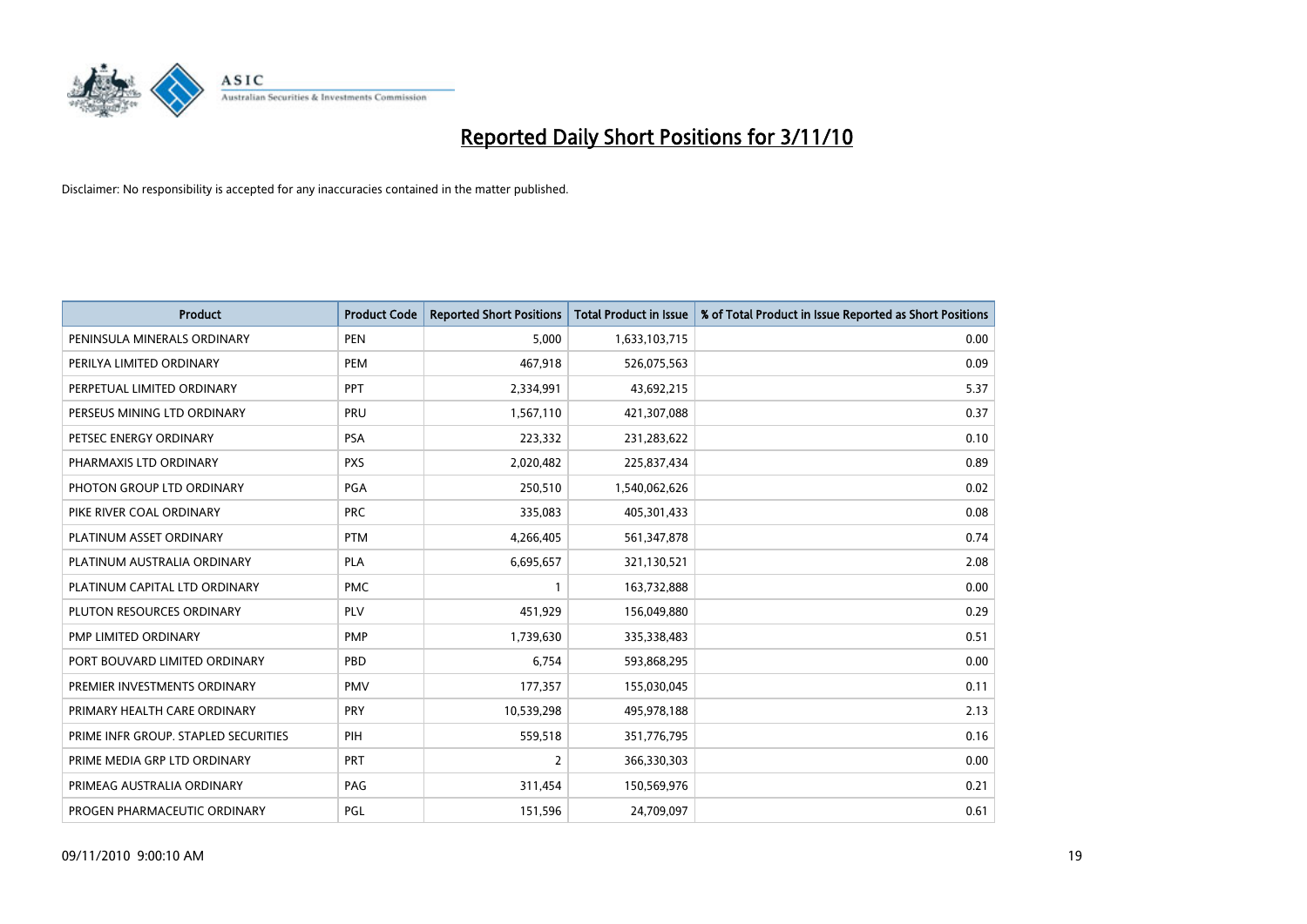

| <b>Product</b>                       | <b>Product Code</b> | <b>Reported Short Positions</b> | <b>Total Product in Issue</b> | % of Total Product in Issue Reported as Short Positions |
|--------------------------------------|---------------------|---------------------------------|-------------------------------|---------------------------------------------------------|
| PROGRAMMED ORDINARY                  | <b>PRG</b>          | 1,054,507                       | 118,169,908                   | 0.89                                                    |
| <b>PSIVIDA CORP CDI 1:1</b>          | <b>PVA</b>          | 6,878                           | 7,821,140                     | 0.09                                                    |
| <b>QANTAS AIRWAYS ORDINARY</b>       | QAN                 | 26,552,166                      | 2,265,123,620                 | 1.18                                                    |
| OBE INSURANCE GROUP ORDINARY         | <b>OBE</b>          | 22,021,482                      | 1,051,600,529                 | 2.07                                                    |
| <b>QUBE LOGISTICS ORDINARY UNITS</b> | QUB                 | 513,250                         | 517,868,029                   | 0.10                                                    |
| RAMELIUS RESOURCES ORDINARY          | <b>RMS</b>          | 37,248                          | 291,208,795                   | 0.01                                                    |
| RAMSAY HEALTH CARE ORDINARY          | <b>RHC</b>          | 1,746,492                       | 202,081,252                   | 0.87                                                    |
| RANGE RESOURCES LTD ORDINARY         | <b>RRS</b>          | 1,250,000                       | 1,180,974,672                 | 0.11                                                    |
| <b>RCR TOMLINSON ORDINARY</b>        | <b>RCR</b>          | 68,067                          | 131,887,672                   | 0.05                                                    |
| <b>REA GROUP ORDINARY</b>            | <b>REA</b>          | 4,713                           | 129,691,280                   | 0.00                                                    |
| <b>RED 5 LIMITED ORDINARY</b>        | <b>RED</b>          | 128,250                         | 1,079,288,043                 | 0.01                                                    |
| <b>RED FORK ENERGY ORDINARY</b>      | <b>RFE</b>          | 7,696                           | 139,535,000                   | 0.01                                                    |
| REDFLEX HOLDINGS ORDINARY            | <b>RDF</b>          | 3,225                           | 110,345,599                   | 0.00                                                    |
| REED RESOURCES LTD ORDINARY          | <b>RDR</b>          | 268,205                         | 192,271,768                   | 0.14                                                    |
| <b>REGIS RESOURCES ORDINARY</b>      | <b>RRL</b>          | 388,289                         | 423,878,034                   | 0.07                                                    |
| RESMED INC CDI 10:1                  | <b>RMD</b>          | 10,052,613                      | 1,516,163,980                 | 0.66                                                    |
| RESOLUTE MINING ORDINARY             | <b>RSG</b>          | 1,263,555                       | 451,380,935                   | 0.28                                                    |
| RESOURCE EQUIP LTD ORDINARY          | <b>RQL</b>          | 272,074                         | 154,224,920                   | 0.18                                                    |
| <b>RESOURCE GENERATION ORDINARY</b>  | <b>RES</b>          | 157,911                         | 182,680,530                   | 0.09                                                    |
| REVERSE CORP LIMITED ORDINARY        | <b>REF</b>          | 25,141                          | 92,382,175                    | 0.03                                                    |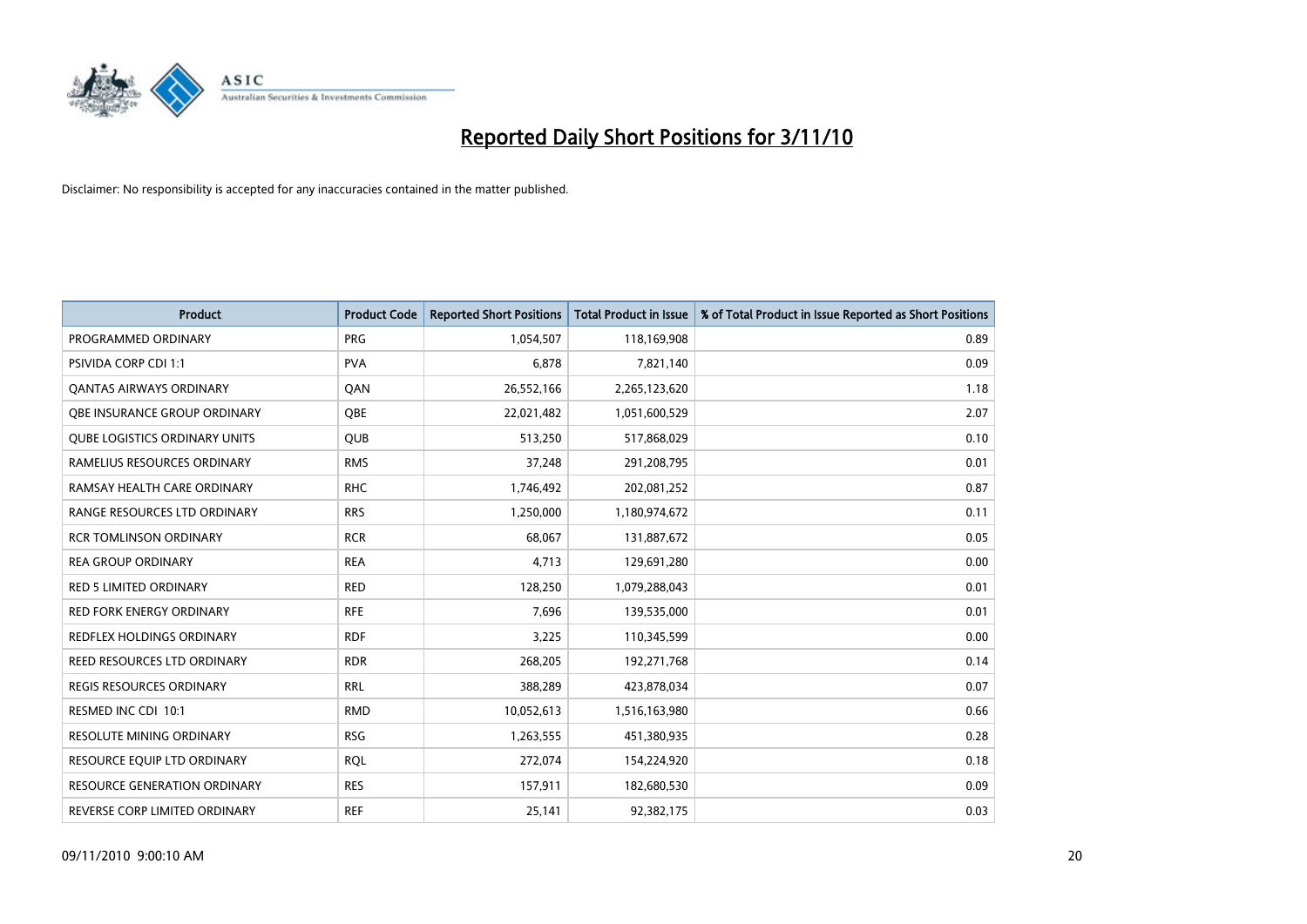

| <b>Product</b>                     | <b>Product Code</b> | <b>Reported Short Positions</b> | <b>Total Product in Issue</b> | % of Total Product in Issue Reported as Short Positions |
|------------------------------------|---------------------|---------------------------------|-------------------------------|---------------------------------------------------------|
| REX MINERALS LIMITED ORDINARY      | <b>RXM</b>          | 3,084                           | 132,199,460                   | 0.00                                                    |
| RHG LIMITED ORDINARY               | <b>RHG</b>          | 13,020                          | 318,745,978                   | 0.00                                                    |
| <b>RIDLEY CORPORATION ORDINARY</b> | <b>RIC</b>          | 53,937                          | 307,817,071                   | 0.02                                                    |
| RIO TINTO LIMITED ORDINARY         | <b>RIO</b>          | 18,261,979                      | 435,758,720                   | 4.17                                                    |
| <b>RIVERCITY MOTORWAY STAPLED</b>  | <b>RCY</b>          | 300,208                         | 957,010,115                   | 0.03                                                    |
| RIVERSDALE MINING ORDINARY         | <b>RIV</b>          | 139,109                         | 236,043,688                   | 0.06                                                    |
| ROC OIL COMPANY ORDINARY           | <b>ROC</b>          | 4,180,406                       | 713,154,560                   | 0.58                                                    |
| SAI GLOBAL LIMITED ORDINARY        | SAI                 | 93,667                          | 197,905,160                   | 0.04                                                    |
| SALMAT LIMITED ORDINARY            | <b>SLM</b>          | 78,195                          | 159,134,483                   | 0.05                                                    |
| SAMSON OIL & GAS LTD ORDINARY      | SSN                 | 380,000                         | 1,664,588,164                 | 0.02                                                    |
| SANDFIRE RESOURCES ORDINARY        | <b>SFR</b>          | 32,464                          | 131,734,760                   | 0.03                                                    |
| <b>SANTOS LTD ORDINARY</b>         | <b>STO</b>          | 4,858,698                       | 834,058,037                   | 0.58                                                    |
| SARACEN MINERAL ORDINARY           | SAR                 | 109,811                         | 492,151,415                   | 0.02                                                    |
| SEDGMAN LIMITED ORDINARY           | <b>SDM</b>          | 157,752                         | 207,997,898                   | 0.07                                                    |
| SEEK LIMITED ORDINARY              | <b>SEK</b>          | 4,111,365                       | 336,584,488                   | 1.21                                                    |
| SENETAS CORPORATION ORDINARY       | <b>SEN</b>          | 756,999                         | 461,522,263                   | 0.16                                                    |
| SERVCORP LIMITED ORDINARY          | SRV                 | 92,391                          | 98,440,807                    | 0.09                                                    |
| SERVICE STREAM ORDINARY            | <b>SSM</b>          | 344,663                         | 283,418,867                   | 0.12                                                    |
| SEVEN GROUP HOLDINGS ORDINARY      | <b>SVW</b>          | 182,529                         | 305,410,281                   | 0.05                                                    |
| SIGMA PHARMACEUTICAL ORDINARY      | SIP                 | 8,270,216                       | 1,178,626,572                 | 0.70                                                    |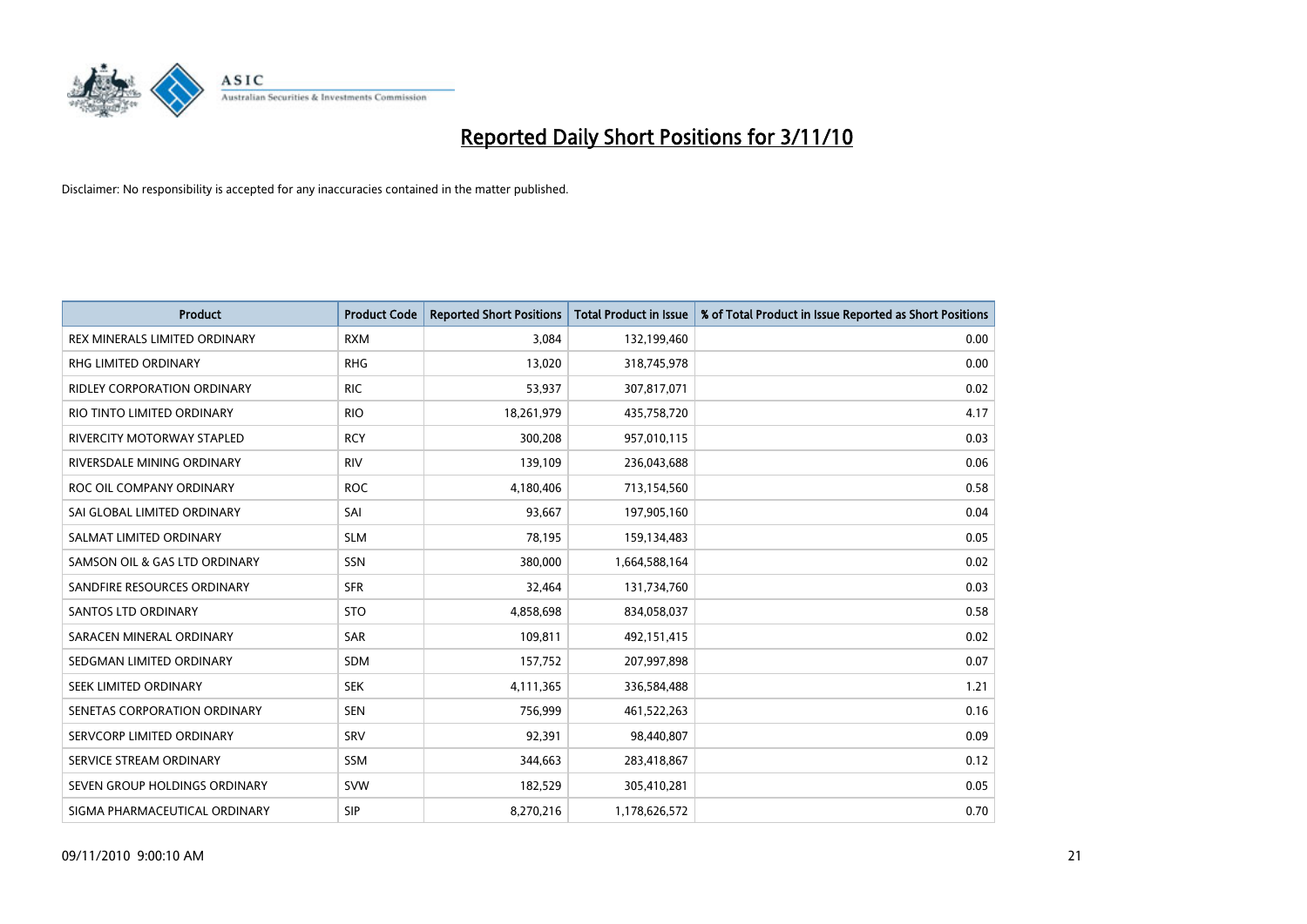

| <b>Product</b>                           | <b>Product Code</b> | <b>Reported Short Positions</b> | <b>Total Product in Issue</b> | % of Total Product in Issue Reported as Short Positions |
|------------------------------------------|---------------------|---------------------------------|-------------------------------|---------------------------------------------------------|
| SILEX SYSTEMS ORDINARY                   | <b>SLX</b>          | 191.288                         | 149,506,391                   | 0.13                                                    |
| SILVER LAKE RESOURCE ORDINARY            | <b>SLR</b>          | 80,420                          | 178,757,838                   | 0.04                                                    |
| SIMS METAL MGMT LTD ORDINARY             | <b>SGM</b>          | 3,869,359                       | 204,675,998                   | 1.90                                                    |
| SINGAPORE TELECOMM. CHESS DEPOSITARY INT | SGT                 | 3,180,385                       | 389,173,075                   | 0.80                                                    |
| SKILLED GROUP LTD ORDINARY               | <b>SKE</b>          | 94,157                          | 190,738,408                   | 0.04                                                    |
| SKY CITY ENTERTAIN, ORDINARY             | <b>SKC</b>          | 15,393,544                      | 575,114,687                   | 2.67                                                    |
| <b>SKY NETWORK ORDINARY</b>              | <b>SKT</b>          | 1,269,140                       | 389,139,785                   | 0.33                                                    |
| SMS MANAGEMENT, ORDINARY                 | <b>SMX</b>          | 36.062                          | 67,661,358                    | 0.05                                                    |
| SONIC HEALTHCARE ORDINARY                | <b>SHL</b>          | 6,489,419                       | 388,429,875                   | 1.67                                                    |
| SP AUSNET STAPLED SECURITIES             | <b>SPN</b>          | 8,307,617                       | 2,748,353,504                 | 0.30                                                    |
| SPARK INFRASTRUCTURE STAPLED SECURITIES  | SKI                 | 24,080,447                      | 1,326,734,264                 | 1.82                                                    |
| SPDR 200 FUND ETF UNITS                  | <b>STW</b>          | 7,408                           | 57,428,081                    | 0.01                                                    |
| SPECIALTY FASHION ORDINARY               | <b>SFH</b>          | 1,577,342                       | 191,268,264                   | 0.82                                                    |
| SPOTLESS GROUP LTD ORDINARY              | <b>SPT</b>          | 1,859,092                       | 261,070,153                   | 0.71                                                    |
| ST BARBARA LIMITED ORDINARY              | SBM                 | 17,436,275                      | 1,953,668,407                 | 0.88                                                    |
| STAGING CONNECTIONS ORDINARY             | <b>STG</b>          | 2,917,189                       | 783,175,134                   | 0.37                                                    |
| STANMORE COAL LTD ORDINARY               | <b>SMR</b>          | 4,370                           | 61,196,609                    | 0.01                                                    |
| STH AMERICAN COR LTD ORDINARY            | SAY                 | 9,200                           | 233,651,371                   | 0.00                                                    |
| STHN CROSS MEDIA ORDINARY                | <b>SXL</b>          | 98,721                          | 378,827,750                   | 0.02                                                    |
| STOCKLAND UNITS/ORD STAPLED              | <b>SGP</b>          | 11,995,297                      | 2,383,036,717                 | 0.48                                                    |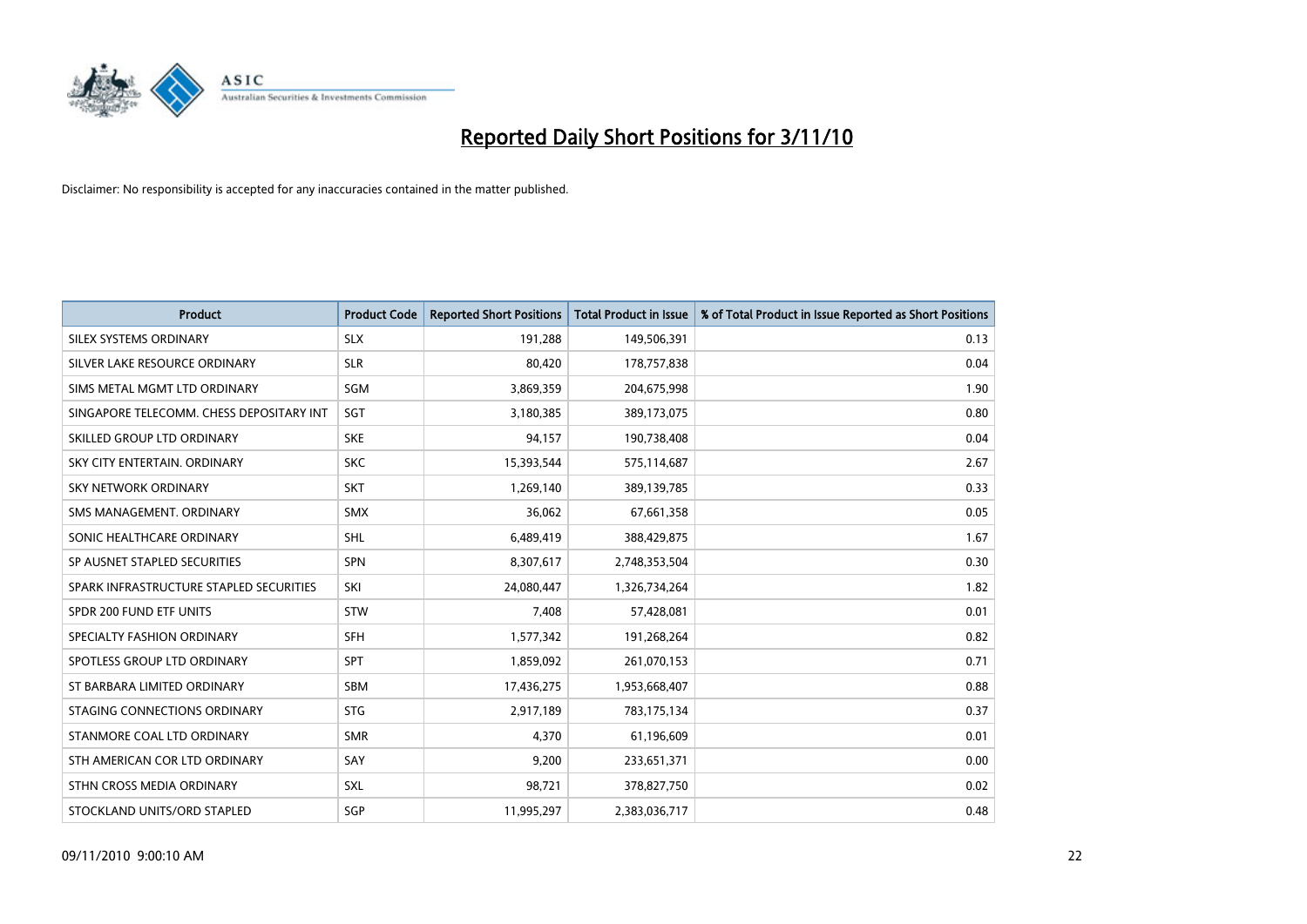

| <b>Product</b>                  | <b>Product Code</b> | <b>Reported Short Positions</b> | <b>Total Product in Issue</b> | % of Total Product in Issue Reported as Short Positions |
|---------------------------------|---------------------|---------------------------------|-------------------------------|---------------------------------------------------------|
| STRAITS RESOURCES ORDINARY      | SRL                 | 4,854,206                       | 255,203,613                   | 1.90                                                    |
| STW COMMUNICATIONS ORDINARY     | SGN                 | 255,062                         | 364,310,964                   | 0.07                                                    |
| SUNCORP-METWAY, ORDINARY        | <b>SUN</b>          | 4,274,835                       | 1,281,390,524                 | 0.32                                                    |
| SUNDANCE RESOURCES ORDINARY     | <b>SDL</b>          | 13,905,326                      | 2,709,995,932                 | 0.51                                                    |
| SUNLAND GROUP LTD ORDINARY      | <b>SDG</b>          | 105,284                         | 251,107,692                   | 0.04                                                    |
| SUPER CHEAP AUTO GRP ORDINARY   | <b>SUL</b>          | 269,254                         | 128,752,619                   | 0.21                                                    |
| SWICK MINING ORDINARY           | <b>SWK</b>          | 1,548                           | 236,724,970                   | 0.00                                                    |
| SYLVANIA RESOURCES ORDINARY     | <b>SLV</b>          | 50,499                          | 250,791,142                   | 0.02                                                    |
| SYMEX HOLDINGS ORDINARY         | <b>SYM</b>          | 6,633                           | 125,037,628                   | 0.01                                                    |
| TABCORP HOLDINGS LTD ORDINARY   | <b>TAH</b>          | 3,122,741                       | 616,489,466                   | 0.48                                                    |
| TALENT2 INTERNATION ORDINARY    | <b>TWO</b>          | 7                               | 141,342,500                   | 0.00                                                    |
| <b>TALISMAN MINING ORDINARY</b> | <b>TLM</b>          | 21,389                          | 110,131,483                   | 0.02                                                    |
| TAP OIL LIMITED ORDINARY        | <b>TAP</b>          | 2,514,802                       | 231,229,499                   | 1.08                                                    |
| TASSAL GROUP LIMITED ORDINARY   | <b>TGR</b>          | 3,550,025                       | 146,304,404                   | 2.42                                                    |
| <b>TATTS GROUP LTD ORDINARY</b> | <b>TTS</b>          | 8,708,518                       | 1,300,888,465                 | 0.67                                                    |
| TELECOM CORPORATION ORDINARY    | <b>TEL</b>          | 27,322,766                      | 1,924,555,171                 | 1.41                                                    |
| TELSTRA CORPORATION. ORDINARY   | <b>TLS</b>          | 14,236,352                      | 12,443,074,357                | 0.11                                                    |
| TEN NETWORK HOLDINGS ORDINARY   | <b>TEN</b>          | 8,639,633                       | 1,045,236,720                 | 0.83                                                    |
| TFS CORPORATION LTD ORDINARY    | <b>TFC</b>          | 63,054                          | 227,360,909                   | 0.02                                                    |
| THE REJECT SHOP ORDINARY        | <b>TRS</b>          | 35,328                          | 26,033,570                    | 0.13                                                    |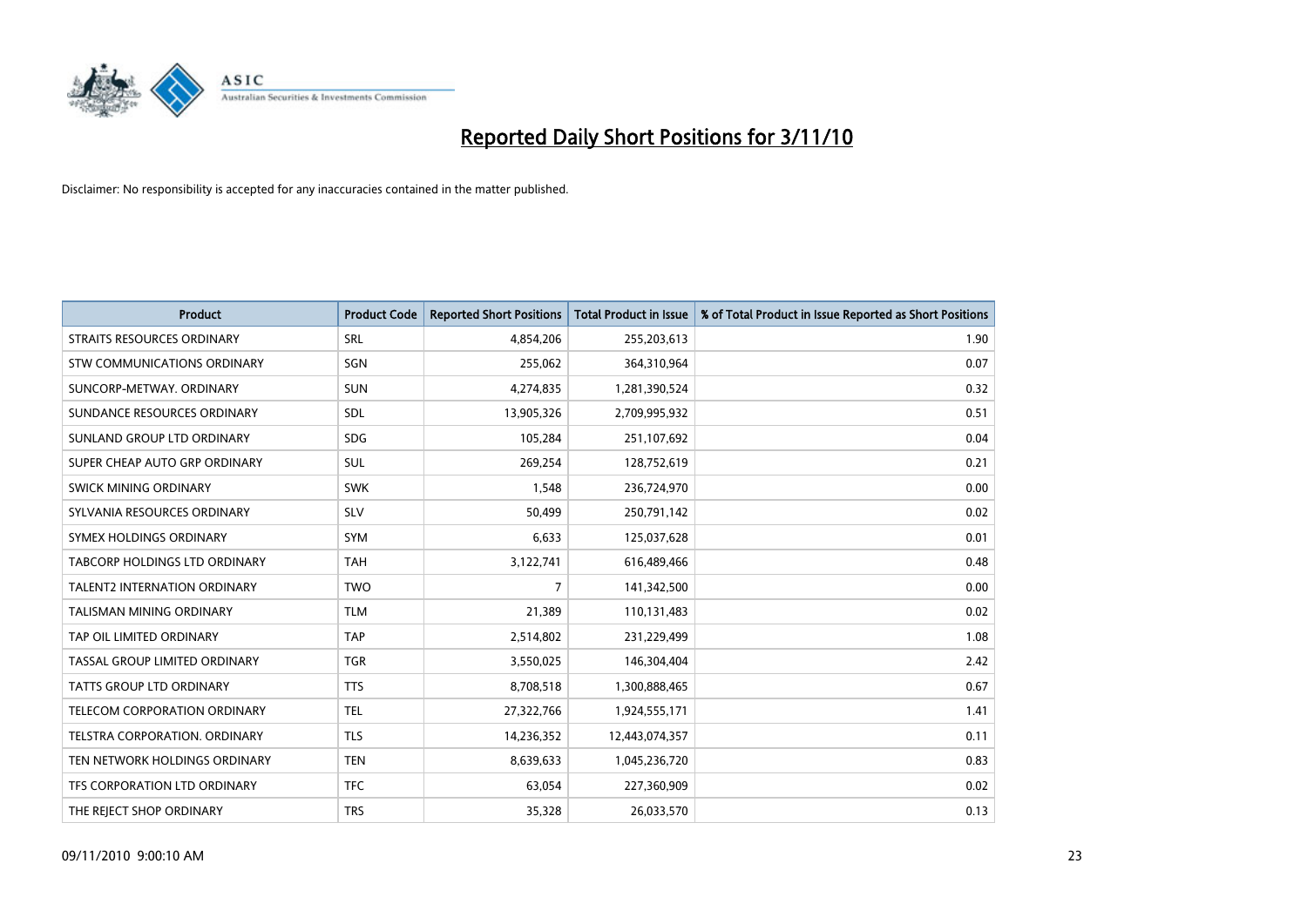

| <b>Product</b>                          | <b>Product Code</b> | <b>Reported Short Positions</b> | <b>Total Product in Issue</b> | % of Total Product in Issue Reported as Short Positions |
|-----------------------------------------|---------------------|---------------------------------|-------------------------------|---------------------------------------------------------|
| THOR MINING PLC CHESS DEPOSITARY        | <b>THR</b>          | 2,307                           | 296,821,450                   | 0.00                                                    |
| THORN GROUP LIMITED ORDINARY            | <b>TGA</b>          | 2,361                           | 129,459,770                   | 0.00                                                    |
| THUNDELARRA EXPLOR, ORDINARY            | <b>THX</b>          | 6,028                           | 152,910,147                   | 0.00                                                    |
| TIGER RESOURCES ORDINARY                | <b>TGS</b>          | 163,189                         | 596,373,151                   | 0.03                                                    |
| TIMBERCORP LIMITED ORDINARY             | <b>TIM</b>          | 90,075                          | 352,071,429                   | 0.02                                                    |
| <b>TISHMAN SPEYER UNITS</b>             | <b>TSO</b>          | 64,785                          | 338,440,904                   | 0.02                                                    |
| TNG LIMITED ORDINARY                    | <b>TNG</b>          | 4,321                           | 258,055,076                   | 0.00                                                    |
| TOLL HOLDINGS LTD ORDINARY              | <b>TOL</b>          | 12,736,778                      | 706,577,616                   | 1.78                                                    |
| TORO ENERGY LIMITED ORDINARY            | <b>TOE</b>          | 35,404                          | 964,936,676                   | 0.00                                                    |
| <b>TOWER AUSTRALIA ORDINARY</b>         | <b>TAL</b>          | 649,146                         | 415,928,881                   | 0.15                                                    |
| TOWER LIMITED ORDINARY                  | <b>TWR</b>          | 689,519                         | 260,631,787                   | 0.26                                                    |
| <b>TOX FREE SOLUTIONS ORDINARY</b>      | <b>TOX</b>          | 488,418                         | 91,765,500                    | 0.52                                                    |
| TPG TELECOM LIMITED ORDINARY            | <b>TPM</b>          | 2,658,316                       | 767,849,104                   | 0.34                                                    |
| TRANSFIELD SERV INFR STAPLED SECURITIES | <b>TSI</b>          | 209,212                         | 434,862,971                   | 0.05                                                    |
| <b>TRANSFIELD SERVICES ORDINARY</b>     | <b>TSE</b>          | 3,799,654                       | 441,350,229                   | 0.85                                                    |
| TRANSPACIFIC INDUST. ORDINARY           | <b>TPI</b>          | 17,603,923                      | 960,638,735                   | 1.81                                                    |
| TRANSURBAN GROUP TRIPLE STAPLED SEC.    | <b>TCL</b>          | 5,089,353                       | 1,441,290,633                 | 0.36                                                    |
| TRINITY GROUP STAPLED SECURITIES        | <b>TCQ</b>          | 3,419                           | 231,701,539                   | 0.00                                                    |
| TROY RESOURCES NL ORDINARY              | <b>TRY</b>          | 35,094                          | 87,474,323                    | 0.04                                                    |
| <b>UGL LIMITED ORDINARY</b>             | UGL                 | 5,075,496                       | 166,028,705                   | 3.02                                                    |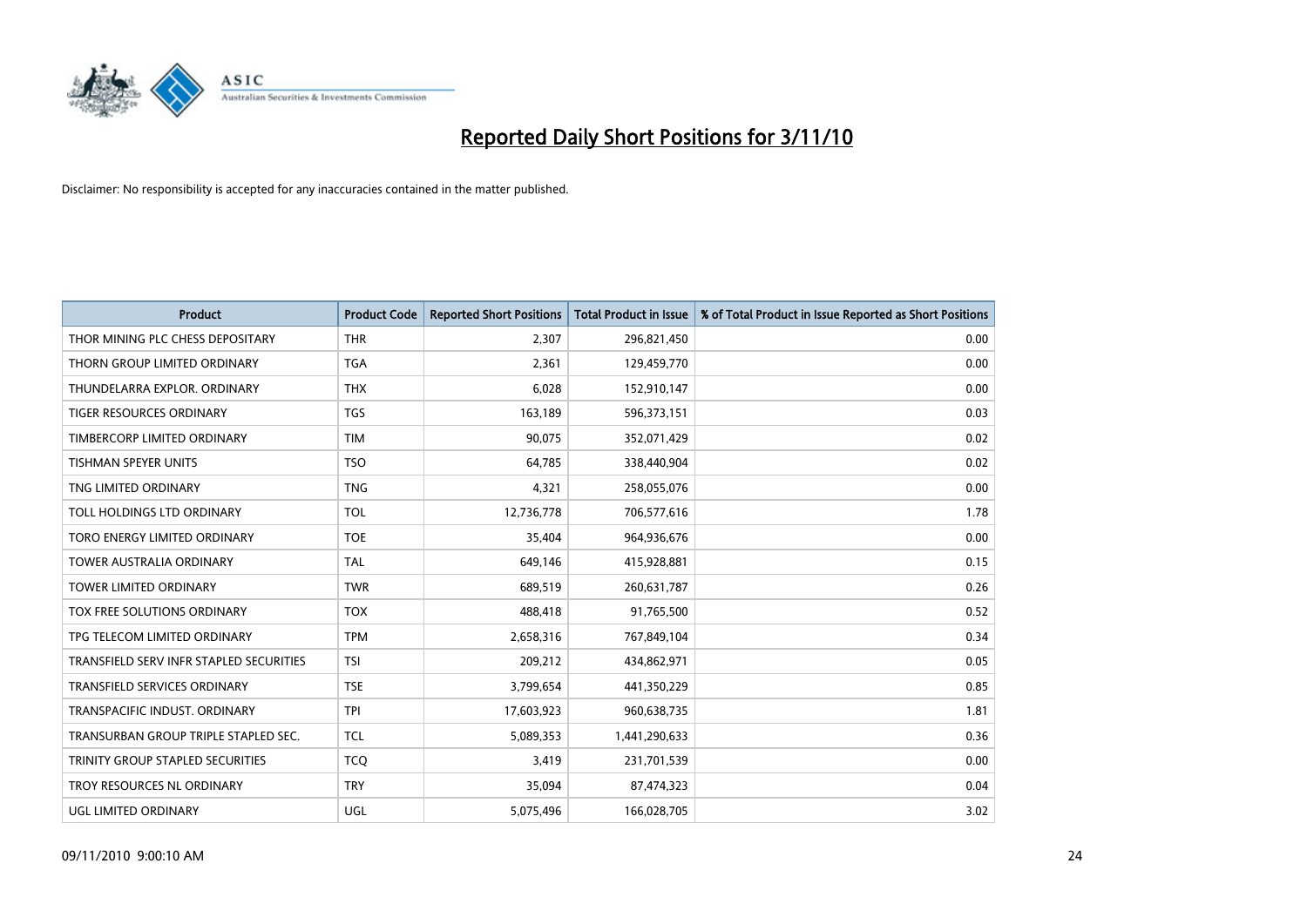

| <b>Product</b>                            | <b>Product Code</b> | <b>Reported Short Positions</b> | <b>Total Product in Issue</b> | % of Total Product in Issue Reported as Short Positions |
|-------------------------------------------|---------------------|---------------------------------|-------------------------------|---------------------------------------------------------|
| UNILIFE CORPORATION CDI 6:1               | <b>UNS</b>          | 61,505                          | 241,158,714                   | 0.02                                                    |
| UXC LIMITED ORDINARY                      | <b>UXC</b>          | 13,762                          | 305,789,718                   | 0.00                                                    |
| VALAD PROPERTY GROUP STPLD US PROHIB DEF  | VPGDA               | 22,491                          | 115,106,464                   | 0.02                                                    |
| <b>VDM GROUP LIMITED ORDINARY</b>         | <b>VMG</b>          | 11,116                          | 195,613,088                   | 0.01                                                    |
| <b>VENTURE MINERALS ORDINARY</b>          | <b>VMS</b>          | 6,500                           | 192,663,334                   | 0.00                                                    |
| <b>VILLAGE ROADSHOW LTD ORDINARY</b>      | <b>VRL</b>          | 682                             | 106,949,195                   | 0.00                                                    |
| VILLAGE ROADSHOW LTD 'A' CLASS PREFERENCE | <b>VRLPA</b>        | 19,557                          | 44,368,905                    | 0.04                                                    |
| VIRGIN BLUE HOLDINGS ORDINARY             | <b>VBA</b>          | 22,558,579                      | 2,209,126,568                 | 1.01                                                    |
| <b>VISION GROUP HLDGS ORDINARY</b>        | <b>VGH</b>          | 78,000                          | 72,771,187                    | 0.11                                                    |
| <b>VITA GROUP LTD ORDINARY</b>            | <b>VTG</b>          | 75,190                          | 142,499,800                   | 0.05                                                    |
| VITERRA INC CDI 1:1                       | <b>VTA</b>          | 4,177                           | 68,629,939                    | 0.01                                                    |
| <b>WAREHOUSE GROUP ORDINARY</b>           | <b>WHS</b>          | 302,724                         | 311,195,868                   | 0.10                                                    |
| <b>WATPAC LIMITED ORDINARY</b>            | <b>WTP</b>          | 12,315                          | 183,341,382                   | 0.00                                                    |
| <b>WDS LIMITED ORDINARY</b>               | <b>WDS</b>          | 26,548                          | 143,107,458                   | 0.02                                                    |
| WEBJET LIMITED ORDINARY                   | <b>WEB</b>          | 102,545                         | 77,361,278                    | 0.14                                                    |
| WESFARMERS LIMITED ORDINARY               | <b>WES</b>          | 21,366,052                      | 1,005,179,423                 | 2.10                                                    |
| WESFARMERS LIMITED PARTIALLY PROTECTED    | <b>WESN</b>         | 1,669,884                       | 151,892,739                   | 1.09                                                    |
| WEST AUSTRALIAN NEWS ORDINARY             | <b>WAN</b>          | 7,515,351                       | 219,668,970                   | 3.42                                                    |
| WESTERN AREAS NL ORDINARY                 | <b>WSA</b>          | 8,363,368                       | 179,735,899                   | 4.66                                                    |
| WESTERN DESERT RES. ORDINARY              | <b>WDR</b>          | 948                             | 134,511,656                   | 0.00                                                    |